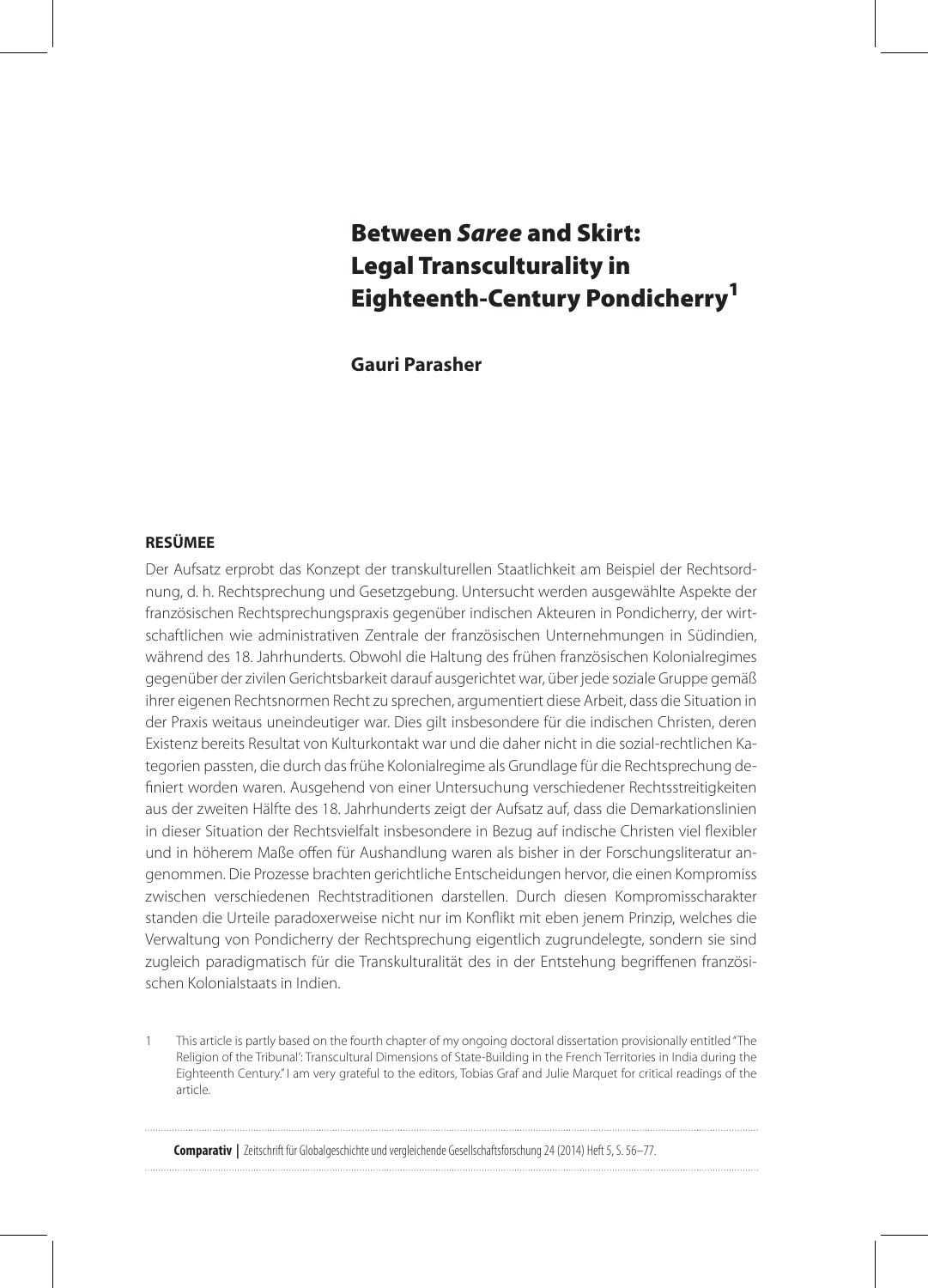## **1. Introduction**

Although the concept of transculturality can refer to both an analytical method and an object of investigation, it is the latter understanding that guides this article.<sup>2</sup> In this sense, transculturality refers to 'processes through which local forms emerge within circuits of exchange' and is at once conceived of as a process and its result.<sup>3</sup> Such a conceptualisation of transculturality allows us to regard cultures and cultural encounters within the same conceptual matrix, wherein both are constituted and reconstituted processually through entanglement, exchange, appropriation, hybridization, and circulation on the one hand, and relationally through dissonance, rejection, alterity, and asymmetries of power on the other.<sup>4</sup> In this article, the concept of transculturality is employed to take cognisance of processes and products of interaction in the cultural encounter between the French and the Indians, even as the very nature of this encounter was transitioning from commercial to colonial.<sup>5</sup> As a consequence, when used as an attribute of the idea of statehood, transculturality signifies an examination of processes of interaction between the French and Indians as well as its effects on the emerging French colonial rule in India.

At the heart of this enquiry on dimensions of transcultural statehood lies the hypothesis that the interactive exchange between the binary of French and Indian, congruent with that of the ruler and the ruled, albeit not exclusively so, was liable to produce new forms of governance hitherto unforeseen. This assumption is based, on the one hand, on the now commonplace understanding of the dynamics of colonial encounters in which subordinate groups are no longer viewed as entirely passive subjects but rather as active agents who, although 'not in control of what emanates from the dominant culture, do determine to varying extents what they absorb, and what they use it for.'6 On the other, it draws partially on the idea of 'empowering interactions' according to which the state is an unintentional outcome of interactive processes between political authority and local subjects.7 The crucial link that sustains this superimposition of cultural encounters on

M. Herren/M. Rüesch/C. Sibille (eds.), Transcultural History: Theories, Methods, Sources, Heidelberg 2012.

Monica Juneja, Understanding Transculturalism. Monica Juneja and Christian Kravagna in Conversation, in: F.  $\mathcal{R}$ Amir et al. (eds.), Transcultural Modernisms, Berlin 2013, pp. 22-33.

This formulation is based on M. L. Pratt's concept of transculturation as a phenomenon of cultural encounter and W. Welsch's non-essentialist understanding of culture or cultural formation as transcultural. See M. L. Pratt, Imperial Eyes: Travel Writing and Transculturation, London 2003, Introduction, and W. Welsch, Transculturality: The Puzzling Form of Cultures Today, in: M. Featherstone / S. Lash (eds.), Spaces of Culture: City, Nation, World, London 1999, pp. 194–213. For an excellent introduction to the multiple terms currently in use to describe and analyse cultural interaction, see P. Burke, Cultural Hybridity, Cambridge 2010.

For the significance of the eighteenth century in Indian history in light of the debates on whether the pattern of change witnessed by this period was revolutionary, resulting from the disruptions caused by European domination, or evolutionary, showing continuities with the precolonial past, see P. J. Marshall (ed.), The Eighteenth Century in Indian History – Evolution of Revolution?, New Delhi 2003; D. Washbrook, South India 1770-1840: The Colonial Transition, in: Modern Asian Studies, 38(2004) 3, pp. 479–516.

<sup>6</sup> M. L. Pratt, Imperial Eyes: Travel Writing and Transculturation, (4), p. 6.

A. Holenstein, Introduction: Empowering Interactions: Looking at Statebuilding from Below, in: W. Blockmans/A. Holenstein/J. Mathieu (eds.), Empowering Interactions: Political Cultures and the Emergence of the State in Europe 1300–1900, Farnham 2009, pp. 1–34.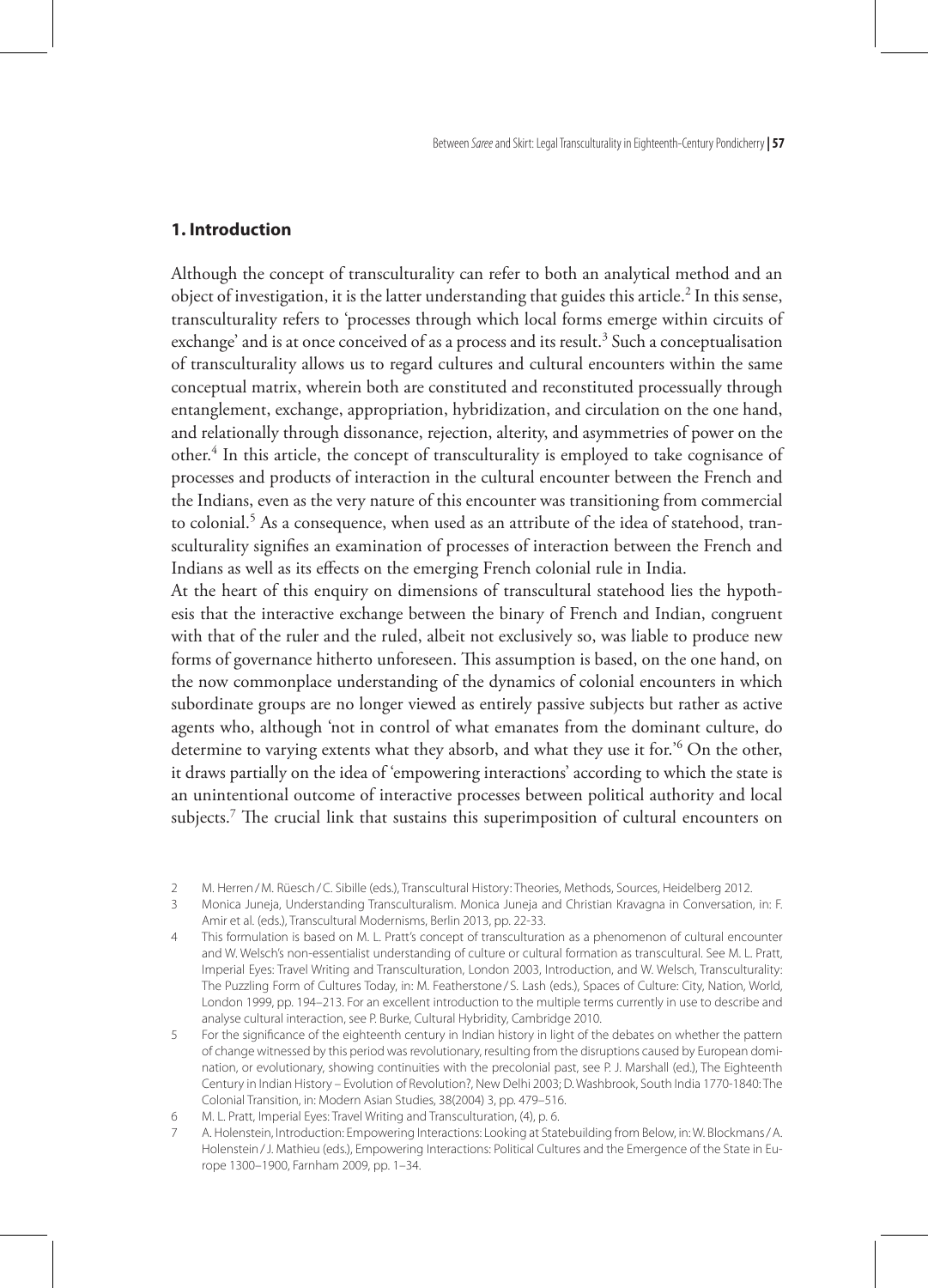state-building is the very idea of interaction, which is also operative in the concept of transcultural statehood, thus making it doubly fruitful to study state-building in Europe and elsewhere during the early modern period. Because the concept of transcultural statehood understands state and state-building not only as 'a space for interaction and a result of interactive processes' between political authority and subjects at a local level, but also as a result of contact and exchange between cultures, state-building in the metropolis and the colony becomes part of a shared and entangled history, rather than a top-down process, initiated at the centre and percolating in a linear manner to the bottom.<sup>8</sup> Indeed, by conceptualising the state in terms of interaction and cultural exchange, the concept of transcultural statehood levels the analytical framework for the analysis of state and state-building in Europe and elsewhere while at the same time answering to the growing need, articulated predominantly by Anglo-American scholarship, to view state-building in the metropolis and the colony not as parallel but rather interdependent processes.<sup>9</sup> Thus, the concept can be successfully employed to account for both the role of cultural encounter in its myriad forms, and the role of the colonies as one of the locations for that encounter, in state-building in France and elsewhere in Europe during the early modern period. In this article, however, my geographical focus remains a single territory under French rule in south India.10

In the following I will apply the concept of transcultural statehood principally to examine the administration of justice and legislation related to this sphere as an integral aspect of governance. The choice of the eighteenth-century judiciary as a field of investigation to demonstrate the transcultural dimension of the emerging colonial rule rests on its recognition not solely as an instrument of colonial control, but rather as 'a relatively open arena where colonial as well as indigenous agents could advance their interests and hope to gain strategic advantages.<sup>'11</sup> As this article will show, not only was this a forum where indigenous interests were most directly manifested, but it was also a forum that saw these interests alter the administration of justice.

- The idea of studying the state and state-building as transcultural phenomena was developed by Antje Flüchter to counter the spatio-temporal centrality of Europe and its modernity in conceptualizing its own experience as a fixed model that was later exported to the rest of the world. Among other things, she historicizes the concept by taking into account the extra-European factors that contributed to its formation in Europe and advocates a processual understanding of the state. See A. Flüchter, Introduction, in: ead./ S. Richter (eds.), Structures on the Move: Technologies of Governance in Transcultural Encounter, Heidelberg 2012, pp. 1–27.
- 9 H. Dewar, Litigating Empire: The Role of French Courts in Establishing Colonial Sovereignties, in: R. J. Ross/L. Benton (eds.), Legal Pluralism and Empires, 1500–1850, New York 2013, pp. 49–79, p. 51.
- 10 Besides Pondicherry, the French had several other enclaves in India, most of them situated along the eastern and western coasts of the Indian peninsula. Mahé, Karaikal, Yanam, and Chandernagore, along with a few trading posts and Pondicherry, were commonly referred to as French India or as French territories in India. Today, with the exception of Chandernagore, these former French colonies are part of the Union Territory of Puducherry. It may be noted that the town officially changed its name to Puducherry in 2006. The change of name, however, has been slow to emerge in academic usage.
- 11 As N. Brimnes has observed, this is based largely on the change of perception among scholars of the Anglo-Indian judiciary in South India. N. Brimnes, Beyond Colonial Law: Indigenous Litigation and the Contestation of Property in the Mayor's Court in Late Eighteenth-Century Madras, in: Modern Asian Studies, 37 (2003) 3, pp. 513–50, p. 517.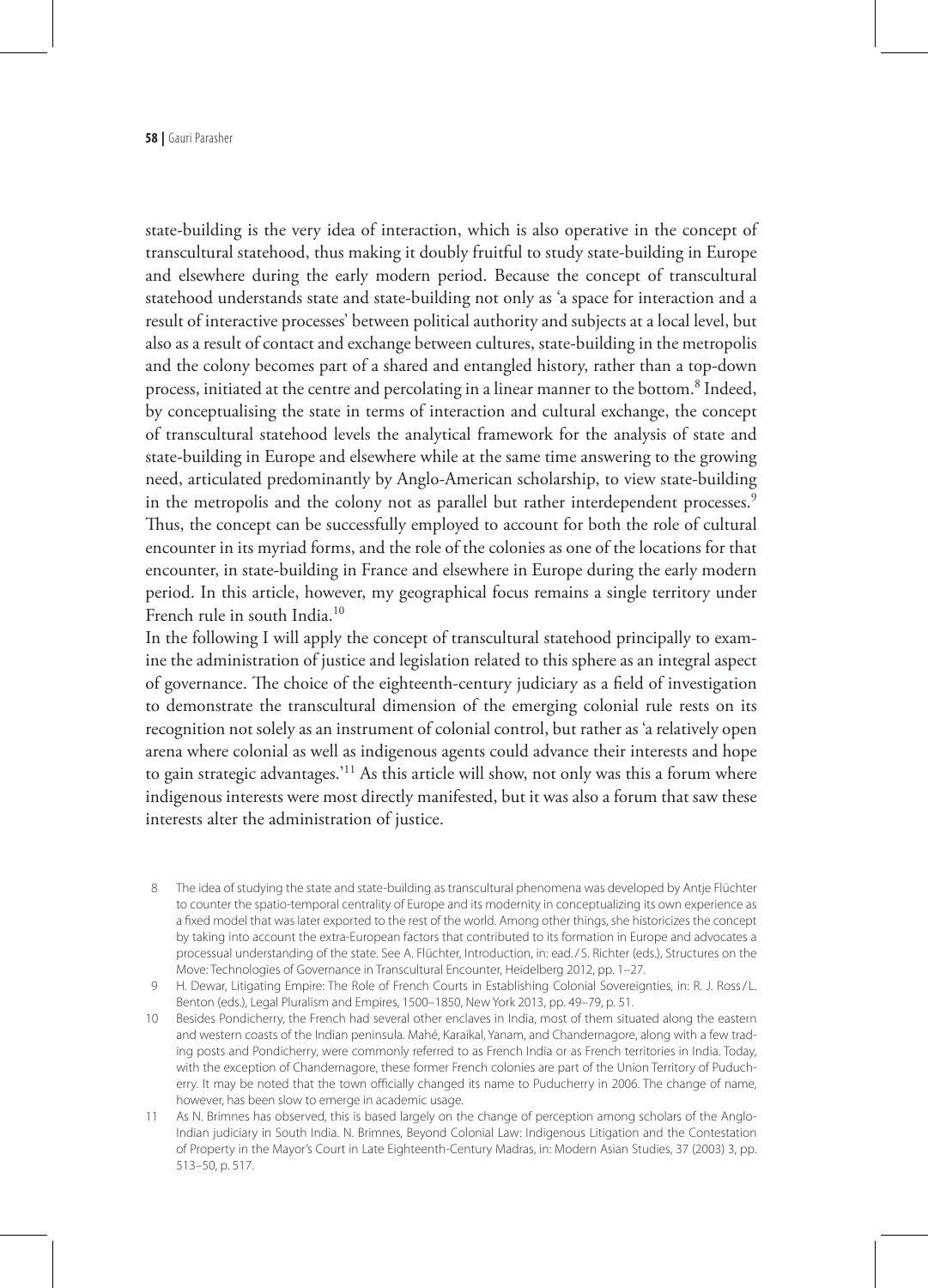Between *Saree* and Skirt: Legal Transculturality in Eighteenth-Century Pondicherry **| 59**

The litigation examined in this article is drawn from the records kept by the two official forums principally involved in settling civil disputes among the inhabitants of Pondicherry: the *Tribunal de la Chaudrie* (hereafter the Chaudrie) and the *Conseil Supérieur* or the Sovereign Council (hereafter the Council).12 These judicial records provide detailed summaries of the contested issues which present the contents of the arguments made by the litigants in their pleas to the court in addition to the final verdict.<sup>13</sup> The bulk of the litigation, especially for the Chaudrie, relates to debts and contracts, although a significant number of records concern issues of succession, adoption, and marriage – issues that are now categorized under the rubric of personal law.14 This article concentrates on inheritance disputes as it was mainly in the context of these that the clash between legal traditions emerged. Given the relative minority of Indian Christians, compared to the *gentils*, and that of inheritance disputes in the sources, the records of legal conflicts over inheritance among Indian Christians are not numerous. Yet despite the relative dearth of the material, it is still possible to illustrate the complexities in litigation involving Indian Christians, as well as the clash and compromise between legal traditions that these generated.

### **2. Complicated Categories: Social and Legal Pluralism in Pondicherry**

In line with Alf Lüdtke's observation that any authority rests on the obeisance of some, if not all, of its subjects, the emergence of colonial authority also hinged on the cooperation of at least some local actors.15 In the particular case of French rule in Pondicherry,

- 12 The Council, also the principal administrative organ of the French territories in India, was composed of five or more members, including the Governor. The first councilor (i.e. the deputy governor), along with two associates, presided over the Chaudrie. Together, the two courts held mixed jurisdiction over the French and Indian population of Pondicherry. For example, although designated as a native tribunal, the Chaudrie adjudicated litigation not only between Indians, but also between European claimants and Indian defendants. Similarly, the Council, in its capacity as an appellate court, also adjudicated litigation between Indians. M. Laude, Études sur les origines judiciaires dans les établissements français de l'Inde, Pondicherry 1860. Although this dual-court system, one native and one foreign, was common in European colonies in India, their respective jurisdictions over the population was subject to some variation. For an initial comparison of this jurisdictional set-up between Madras under the English and Pondicherry under the French, see A. F. T. Reyes, English and French Approaches to Personal Laws in South India, 1700–1850, PhD Dissertation, University of Cambridge, 1986.
- 13 The records of the Council decisions from 1701 to 1814 were published in G. Diagou (ed.), Arrêts du Conseil Supérieur de Pondichéry, 8 vols., Pondicherry 1935. Although the Chaudrie, too, functioned from the beginning of the eighteenth century, its judgments started being recorded only in 1766. A selection of the Chaudrie decisions was published much more recently in J.-C. Bonnan, Jugements du tribunal de la Chaudrie de Pondichéry: 1766–1817, 2 vols., Pondicherry 1999. The litigations examined in this article are drawn from the two compilations as well as archival research in the National Archives of India, Pondicherry Records Centre (hereafter NAIRPC), which houses the registers containing the civil judgments given by the Chaudrie.
- 14 For more details on the type of litigation adjudicated by the Chaudrie, see J.-C. Bonnan, Introduction, in: id., Jugements du tribunal de la Chaudrie de Pondichéry: 1766–1817, vol. 1(13), p. xlvii.
- 15 A. Lüdtke, Einleitung, in: id. (ed.), Herrschaft als soziale Praxis. Historische und sozialanthropologische Studien, Göttingen 1991, pp. 9–63; as cited in S. Brakensiek, New Perspectives on State-Building and the Implementation of Rulership in Early Modern European Monarchies, in: A. Flüchter/ S. Richter, Structures on the Move (8), pp. 31–41.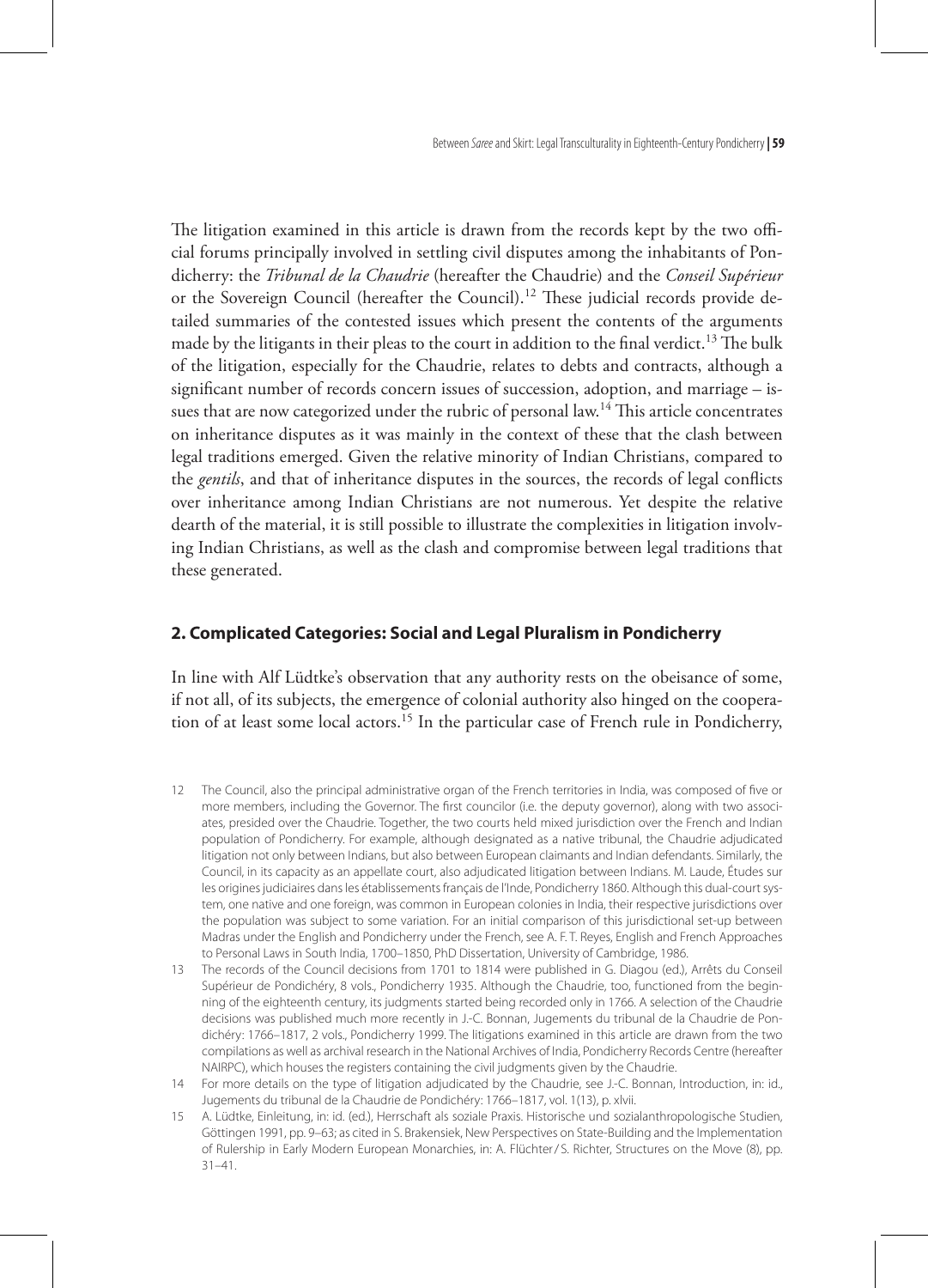the cooperation of Indian subjects was contingent on one condition: the freedom to live according to their manners and customs. In 1673, when Sher Khan Lody, the regional ruler, granted the small fishing village that was later to become Pondicherry to the French to set up a trading post, it was on the promise that they would respect the natives' customs and protect their temples.<sup>16</sup> In 1708, in an effort to make the colony commercially profitable by attracting as many Indians as possible to settle there, the administration issued public notices in several languages granting prospective migrants liberty of commerce as well as conscience, that is, 'the freedom to live according to their ways and customs'.17 Thus, from the very beginning, this administrative stance or 'indigenous policy' (*la politique indigène*), as Jacques Weber terms it, was critical to the growth of prosperity and colonial authority in Pondicherry.18

Besides its impact on the social and religious spheres, this policy also had certain implications for the legal sphere.<sup>19</sup> As different groups of Indians had their respective laws, norms, and customs, civil justice had to be administered through a plurality of indigenous laws.20 This is how the principle of administering justice was formally expressed in the edict detailing the functions of the Civil Judge in Pondicherry. Article 16 of this edict states:

*As the nation has undertaken to judge Malabars and other Indians, who take recourse to French justice, according to Malabar mores, usages, customs, and laws, since the beginning of its establishment in Pondicherry, the Civil Judge will conform in this regard to what has been practised to date at the civil seat of the Chauderie.*<sup>21</sup>

- 16 J. Weber, La mosaïque pondichérienne, in: R. Vincent (ed.), Pondichéry, 1674-1761: L'échec d'un rêve d'empire, Paris 1993, pp. 144–63. For eighteenth-century history of French territories in India, see A. Ray, The Merchant and the State: The French in India, 1666–1739, 2 vols., New Delhi 2004; S. P. Sen, The French in India: First Establishment and Struggle, Calcutta 1947; id., The French in India, 1763–1816, 2nd ed., New Delhi 1971; G. B. Malleson, History of the French in India: From the Founding of Pondicherry in 1674 to the Fall of That Place in 1761, London 1868.
- 17 Règlement du 29 juillet 1708, in: A. Martineau (ed.), Procès-Verbaux des délibérations du Conseil Souverain de la Compagnie des Indes, vol. 1, Pondicherry 1911, pp. 46–47.
- 18 J. Weber, Pondichéry et les comptoirs de l'Inde après Dupleix: la démocratie au pays des castes, Paris 1996, chap. 4.
- 19 In the first decades of the century, this policy was a sore point in the relations between the administrators and the Jesuit missionaries, who were insistent that the religious freedom given to the Indians be curtailed. P. Olagnier, Les Jésuites à Pondichéry et l'affaire Naniapa, 1705 à 1720, Paris 1932. P. Haudrère, Des chrétiens chez les hindous, in: R. Vincent (ed.), Pondichéry (16), pp. 88–105. F. Richard, Les missions catholiques, in: P. Le Tréquilly/M. Morazé (eds.), L'Inde et la France, deux siècles d'histoire commune, XVIIe–XVIIIe siècles: Histoire, sources, bibliographie, Paris 1995.
- 20 Although the distinction between laws, norms, and customs is a matter of much debate, it suffices to say here that in the legal context and with regards to Indians, the French administration used them interchangeably. See, for example, article 16 of the edict of 1769 quoted below (footnote 21).
- 21 'La nation s'étant engagé dans les commencements de son établissement à Pondichéry à juger les Malabars et autres Indiens qui auraient recours à la justice Française suivant les mœurs, us, coutumes et loix malabars, le Lieutenant Civil se conformera à cet égard à ce qui s'est pratiqué jusqu'à ce jour au siège civil de la Chauderie.' Article 16ème du règlement du 30 décembre 1769. Expéditions des règlements fait tant par MM les administrateurs que par le Conseil Supérieur de Pondichéry depuis le 6 Mars 1742 jusqu'au 18 octobre 1777. ANOM, Le Fonds Ancien, 1690–1855, Microfilms, p. 107. All translations in this article are mine.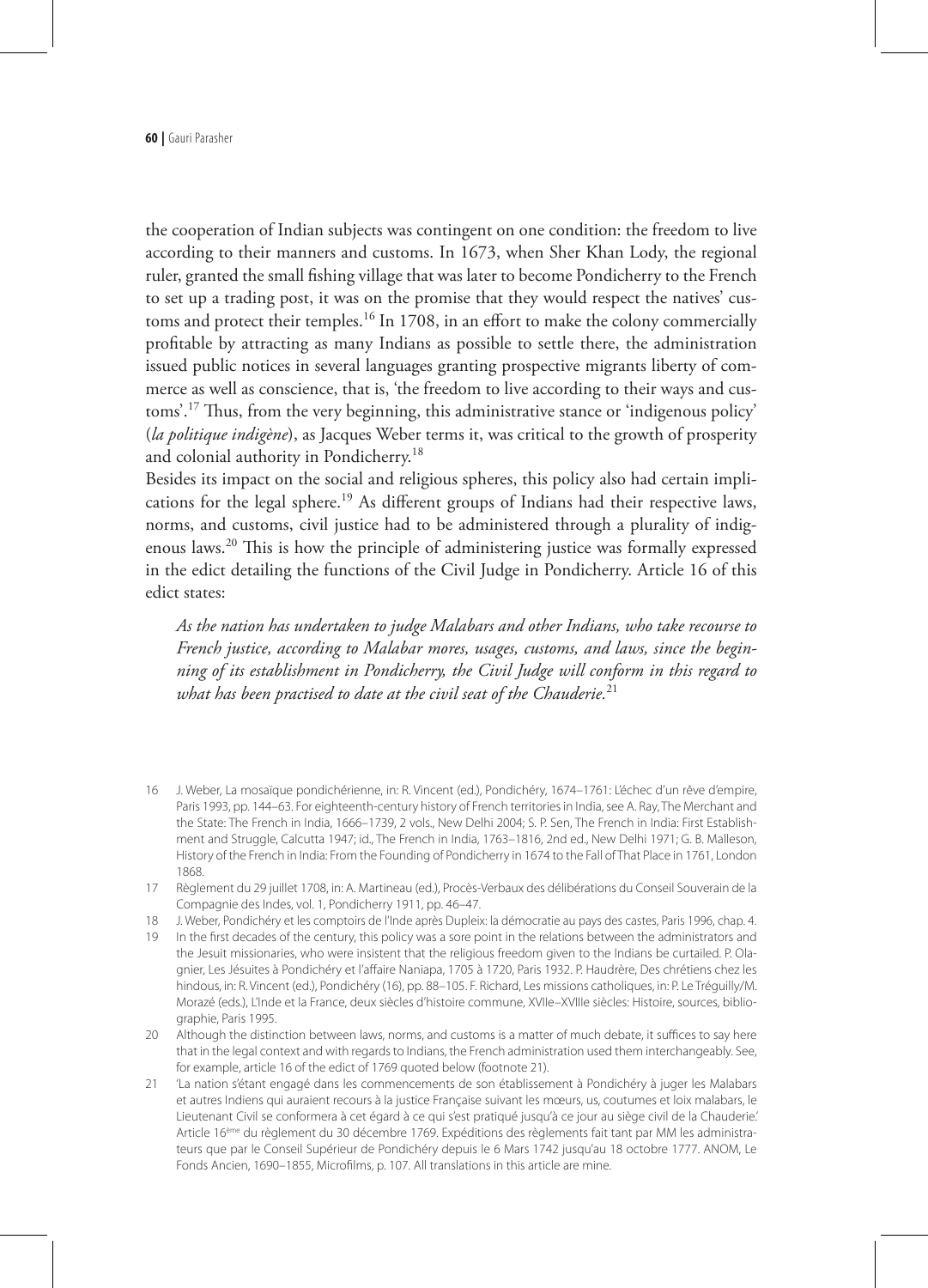Between *Saree* and Skirt: Legal Transculturality in Eighteenth-Century Pondicherry **| 61**

Almost exactly half a century later, in 1819, this principle was rearticulated when the colonial state promulgated the French codes in their territories in India. Although aimed at the French segment of the population, this regulation nonetheless contained an article concerning the administration of justice to the Indians that reiterated the stance of the colonial state's eighteenth-century predecessor: 'Indians, whether Christians, *maures* or *gentils*, will be judged, like in the past, according to the laws, usages, and customs of their caste.'22 In essence, through these proclamations, the French administration was not only acknowledging the existence of various personal laws among the local population but also promised to administer civil justice according to those laws. Thus, the administration of justice in Pondicherry and other French territories in India was formally proclaimed to be legally plural in civil affairs throughout the eighteenth century.<sup>23</sup>

Evidently in acknowledging the existence of these various sets of laws and judging individuals in relation to these laws, the French were no different from their European counterparts elsewhere in Asia and Africa. Legal pluralism or rather, what Sally Merry has termed the 'classic legal pluralism' saw the intersections of European and indigenous laws in colonial regimes. 24 However, the particular patterns of intersection between European and indigenous laws and their outcomes varied in these territories. 25 Tracing transculturality in the legal sphere in Pondicherry, in effect, amounts to examining the entanglement between French and Indian laws. In the case of French territories in India, historians have often used these proclamations, especially that of 1819, to acknowledge the plurality of laws prevalent among the Indian population and reiterate that conversion to Christianity did not bring any change in an individual's legal status. For example, a nineteenth-century French judge in Pondicherry began his treatise on Hindu law by quoting the above-mentioned article 3 of the 1819 regulation and observed that even though the article distinguished three kinds of categories based on religion, juridically speaking there were only two because those who converted to Christianity had to be governed according to the same laws and customs as the *gentils*. 26 More recently, David Annoussamy, one of the foremost legal historians of French India, explained the very same article in no uncertain terms: 'Christians did not change laws because of their

- 22 Règlement du 6 février 1819, article 3 'Les Indiens soit chrétiens, soit Maures ou gentils seront jugés, comme par le passé, suivant les Lois, us et coutumes de leur caste.' G. Diagou, Arrêts du Conseil Supérieur, 13), pp. 279–80.
- 23 This is not surprising given that early modern France, much like most other European polities, consisted of a plurality of legal frameworks and political authorities. See J. H. Elliott, A Europe of Composite Monarchies, in: Past & Present, 137 (1992), pp. 48–71. For example, the French Civil Code, also known as the Napoleonic Code, replaced as many as sixty general systems of law in France. P. Curzon, Jurisprudence, London 1998, p. 290. On the history of law in early modern France, see F. Olivier-Martin, Histoire du droit français: des origines à la révolution, Paris 2010.

<sup>24</sup> S.E. Merry, Legal Pluralism, in: Law & Society Review, 22(1988) 5, pp. 869–96, p.872.

<sup>25</sup> This is a subject that needs further research in a comparative framework than has been undertaken till now. For some notable works in this direction, see M. B. Hooker, Legal Pluralism: An Introduction to Colonial and Neo-Colonial Laws, Oxford 1975; W. J. Mommsen/J. A. de Moor (eds.), European Expansion and Law: The Encounter of European and Indigenous Law in 19th- and 20th-Century Africa and Asia, Oxford 1992; L. Benton, Law and Colonial Cultures: Legal Regimes in World History, 1400–1900, Cambridge 2001.

<sup>26</sup> L. Sorg*,* Introduction à l'étude du droit hindou, Pondicherry 1895, p. 1.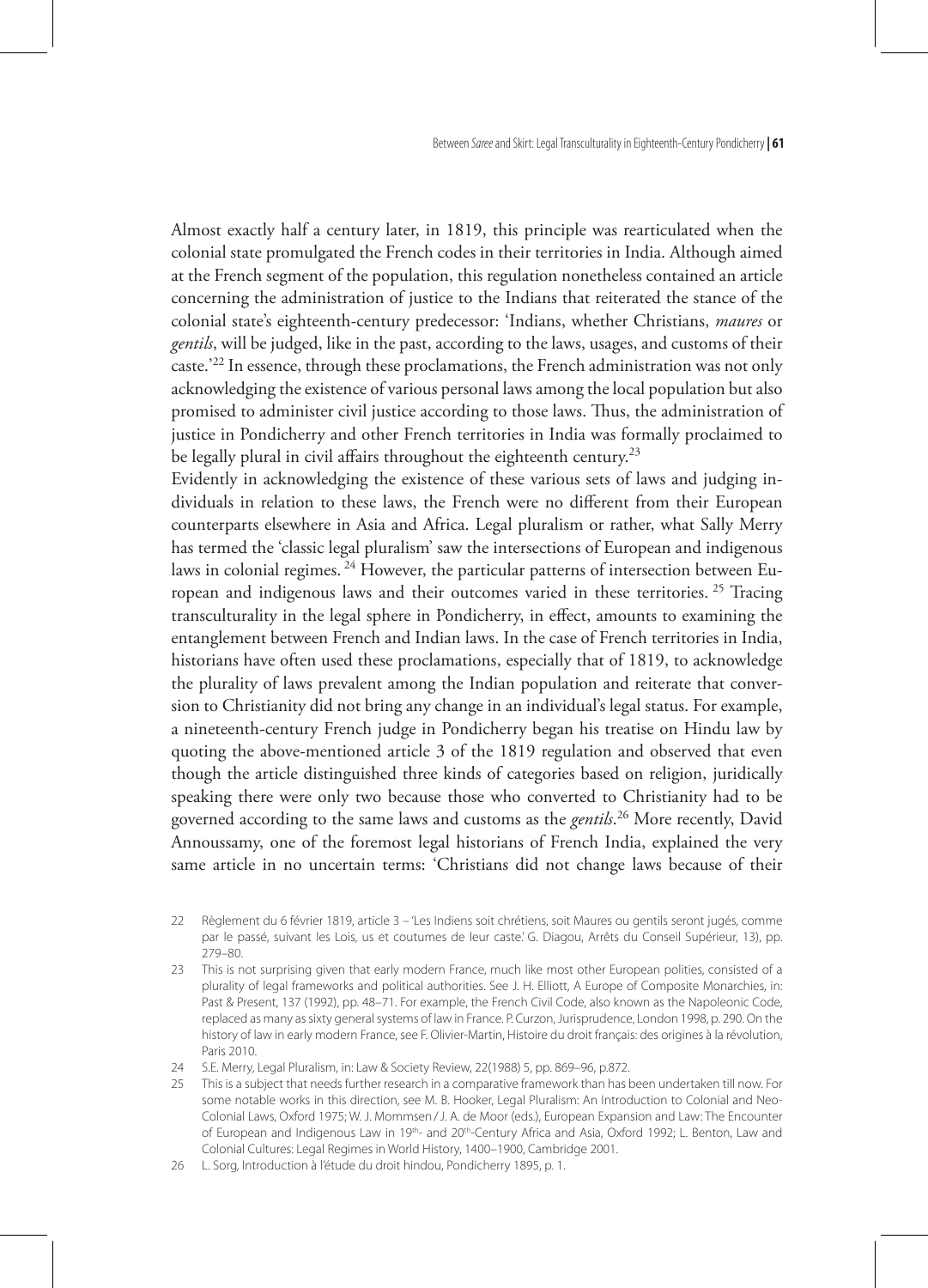conversion, they continued to follow their ancient Hindu customs.'27 Although correct in principle, simply acknowledging the plurality of laws and observing that conversion brought no change hardly suffices to show the realities on the ground and the complexities that beset the administration of justice time and again. Above all, such observations fail to recognise and explain the complex and contingent character of the legal ordering and categorization of difference through which justice had to be administered For example, how are we to reconcile the categories of caste and religion not only with regards to *gentils*, but also with regards to *maures* and Christians, as employed in the proclamation of 1819, in their relevance to determining an individual's legal status? Let us, then, begin by examining the sheer multiplicity of categories identified by the official proclamations quoted above as the basis for administering personal laws among the population of such diverse make-up. In the remainder of this section, I will briefly describe these various categories and their interrelation to depict the social diversity of the Indian population and, more importantly, to illustrate the complexity subsumed in the legal categorisation that formed the basis for administering personal laws.. It must be noted that the following analysis discusses only such social categories that had legal relevance and is by no means an exhaustive ethnographical account of the social stratification in Pondicherry.<sup>28</sup>

The simultaneous use of the terms *Indians*, *Malabars*, *gentils*, *chrétiens*, *Maures*, and *caste* in the official proclamations quoted above aptly exemplifies how an individual's legal status, far from being simply a matter of religious affiliation, lay at the varying intersections of ethnic, social, and religious axes. The basic demarcation is evidently ethnic: Indians as opposed to Frenchmen or Europeans. Its corresponding legal demarcation prescribed that while the French were subject to the Custom of Paris, Indians were subject to Malabar laws.<sup>29</sup> Although a misnomer, the term Malabar, as employed in the proclamation of 1769, was a sub-category of the term Indian and generally referred to the local, Tamil-speaking population of the south-eastern coast of the Indian peninsula (present-day Tamil Nadu). Within this ethno-linguistic category, a further distinction of religions was recognised. The second proclamation identifies three religious categories

- 27 D. Annoussamy, L'intermède français en Inde: secousses politiques et mutations juridiques, Pondicherry 2005, p. 239.
- 28 For such an account, see L. S. Vishwanath, Social Stratification in Colonial India with Special Reference to French India, in: K. S. Mathew/S. Jeyaseela (eds.), French in India and Indian Nationalism (1700 A.D.–1963 A.D.) vol. 1, New Delhi 1999, pp. 273–97; J. Weber, La mosaïque pondichérienne (16); J. Deloche, Le vieux Pondichéry (1673–1824) revisité d'après les plans anciens, Pondicherry 2005, pp. 18–22.
- 29 The Custom of Paris was the customary law of the Parisian region. The first collection of the Parisian customary law was printed in 1510. L. Warner, Customary Law? Roman Law? Sixteenth-Century Lawyers' Pleadings before the Parlement de Paris, in: A. Bauer/ K. H. L. Welker (eds.), Europa und seine Regionen: 2000 Jahre Rechtsgeschichte, Köln 2007, pp. 253–62, p. 253. In the French colonies in the East Indies, just like in the North Atlantic colony of New France in the seventeenth century, 'the French state allowed only the custom of Paris to operate.' (ibid. p. 256); Article 33 of the founding charter of the French East India Company expressly bids the judges to administer justice following the laws and ordinances of the kingdom of France and to conform to the 'coutume de la prévôté et vicomté de Paris'. Déclaration du Roy portant établissement d'une Compagnie pour le commerce des Indes Orientales, registrée en la cour de Parlement le premier septembre 1664, in: Le Sieur Dernis (ed.), Recueil ou collection des titres, édits, déclarations, arrêts, règlemens et autres pièces concernant la Compagnie des Indes Orientales établie au mois d'août 1664, vol. 1, Paris 1755, p. 62.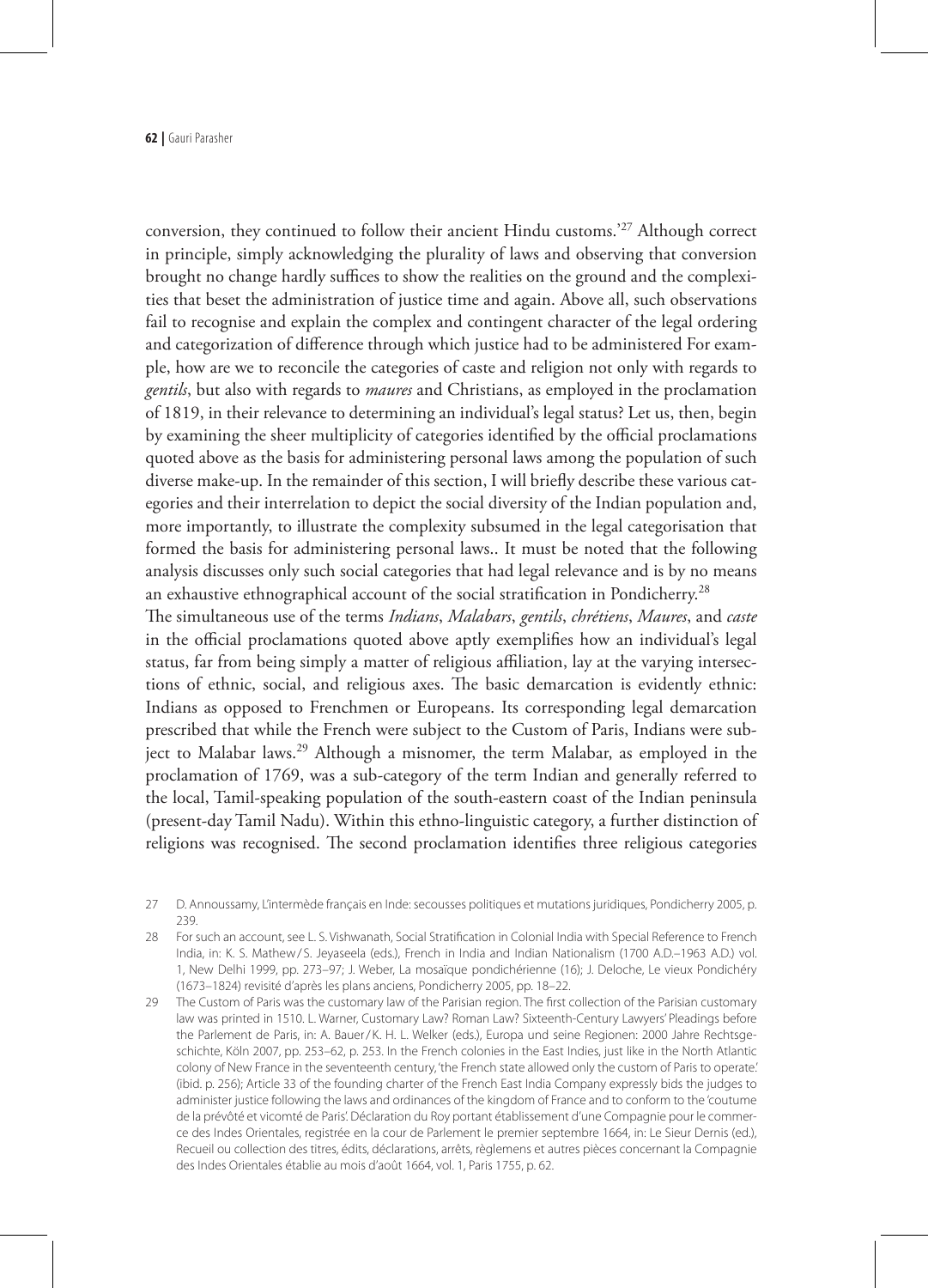Between *Saree* and Skirt: Legal Transculturality in Eighteenth-Century Pondicherry **| 63**

among the Malabars: *gentils*, *chrétiens*, and *maures*. The French word *gentil*, like the English *gentoo*, originated from the Portuguese *gentio*, meaning heathen, and was an early modern label for the non-Christian and non-Muslim population of India that was later supplanted by the term *Hindu*. 30 Similarly, the French term *maure*, a derivative of the Portuguese *mouro*, designated Mohammedans or Muslims.<sup>31</sup> The religious distinction is further supplemented by the social category of caste, understood here as one of the many hereditary and socially distinct groupings constituting the Indian population, as an equally fundamental determinant of an individual's legal status.<sup>32</sup> What is important and interesting to note here is that the caste category was a legal determinant not just for *gentils*, but for all three religious denominations. The administration's 1819 proclamation effectively confirmed the administration of justice to Indians according to caste laws, be they *gentils*, Christians, or Muslims. Indeed, although castes and the caste-system as a principle of social organisation are predominantly associated with Hinduism, as an empirical phenomenon they were observed across different religious denominations throughout south India in the early modern period.<sup>33</sup> French travellers and colonial officials alike observed that the *maures* constituted one of the castes among the *gentils.*34 In fact, the colonial state itself eventually recognised them as a caste with the qadi as their caste-chief.<sup>35</sup> Thus, caste was recognised as a trans-religious category and an important marker of legal identity.

Seen from this perspective, and as indicated in the official proclamations, the term *Malabar laws* is to be understood as a collective heading for a conglomeration of custom-

- 31 Ibid., p. 581. The term was used to refer to the descendants of Mughals, Arab merchants who settled on the coast during the medieval period, as well as local converts to Islam. For the different origins of Muslims in the French territories in India, see J. Weber, Les établissements français en Inde au XIXe siècle (1816–1914), vol. 2, Paris 1988, pp. 554–62.
- 32 Much ink has been spilled over the historical, sociological and anthropological aspects of the caste system in India. As this debate is not central to my argument here, my own use of the term follows its use in my sources as a way to designate a social group, often, though not exclusively, used in conjunction with a proper noun qualifier, for instance 'caste agamboudia' or 'caste pally'. For some of the notable works on this debate, see L. Dumont, Homo Hierarchicus: The Caste System and Its Implications, Chicago 1980; N. B. Dirks, Castes of Mind: Colonialism and the Making of Modern India, Princeton 2001; S. Bayly, Caste, Society and Politics in India from the Eighteenth Century to the Modern Age, Cambridge 2001. For a nineteenth-century ethnographical survey of the castes and sub-castes in India identified by French colonial officials, see A. Esquer, Essai sur les castes dans l'Inde, Pondicherry 1871.
- 33 For a study on how three major world religions came to interpenetrate each other in South India, see S. Bayly, Saints, Goddesses, and Kings: Muslims and Christians in South Indian Society, 1700–1900, Cambridge 1989.
- 34 Guillaume Joseph Hyacinthe Jean Baptiste Legentil de la Galaisière, Voyage dans les mers de l'Inde fait par ordre du roi, à l'occasion du passage de Vénus, sur le disque de soleil, le 6 juin 1761, et le 3 du même mois 1769, vol. 1, Paris 1779, p. 93. As per his observations of the *maures* of Pondicherry, LeGentil, a French astronomer who spent some time in Pondicherry during his travels in the East Indies in 1760s, made an interesting distinction between Mughals (French *mogols*) and the *maures* of South India and cautioned readers against the mistake of confusing the two.
- 35 The official proclamations of 5 March 1840 and 11 November 1861 recognise *maures* as a fifth caste among the local population and the qadi as their caste-chief. L. de Langlard, Leçon de droit Musulman, Pondicherry 1887, pp. 20–21.

<sup>30</sup> H. Yule /A. C. Burnell/W. Crooke (eds.), Hobson-Jobson: A Glossary of Colloquial Anglo-Indian Words and Phrases and of Kindred Terms, Etymological, Historical, Geographical and Discursive, London 1903, p. 367.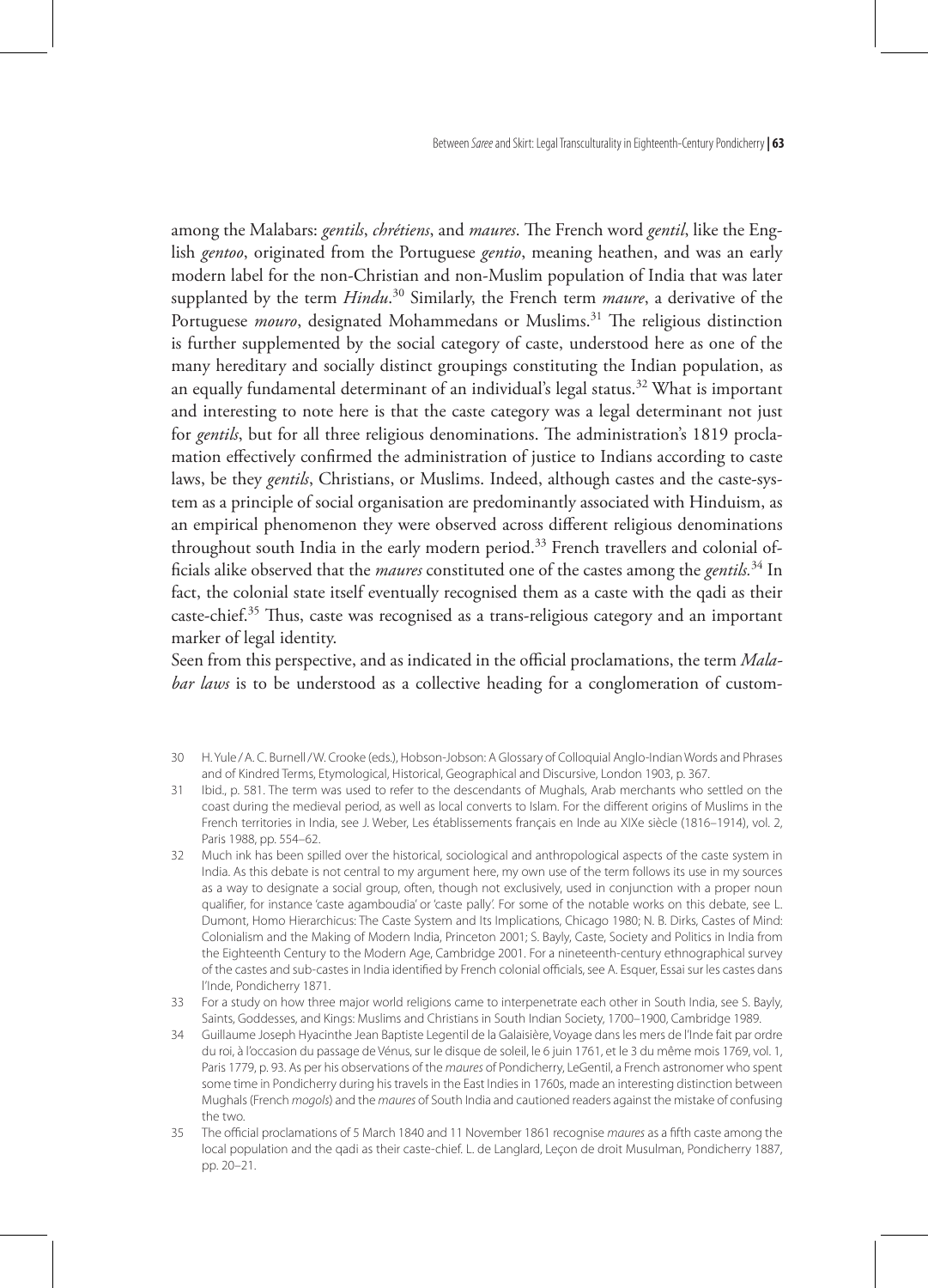ary laws applicable in eighteenth century Pondicherry that varied from caste to caste.<sup>36</sup> Given the customary character of these laws, eighteenth-century judicial administrators possessed no code to administer them and had to rely on their working knowledge of them. Consequently, judges often took recourse to individual caste-chiefs, other castemembers, and caste-assemblies to settle disputes that required detailed knowledge of a specific body of caste-laws.37 In the case of 'Muslim' groups, such as the *choulias*, it was the qadi and the mullah who were called upon as legal experts. These local bodies of dispute resolution, often designated as 'arbitrators' in the Chaudrie documents, played an active role in settling conflicts in family matters such as succession, adoption, marriages, and so forth.<sup>38</sup> Thus, in practice, the administration of Malabar laws by the French relied heavily on the support of these indigenous authorities.<sup>39</sup> They continued to be an important source of Malabar laws for the colonial administration well into the nineteenth century till the administration's repeated efforts to codify these laws with the help of consultative bodies eventually proved successful.<sup>40</sup>

In any case, administering personal laws in eighteenth-century Pondicherry required above all establishing the ethno-socio-religious status of a person. The rather common intersection and juxtaposition of these various categories, which today seem paradoxical, best emerge in the very registration of litigation in the eighteenth century records. As these were categories that determined an individual's legal status, officials were careful to note these especially for litigants involved in familial disputes over property. Thus, for instance, one commonly encounters references to Christians who are qualified as *agamboudia* or *pally*, two of the local caste-groups. Choulias, a Muslim social group, are referred to as *caste choulia*. The ethno-linguistic category of Malabar, generally used to distinguish the mass of the local population, as in 'the Malabars', from Indians from

- 36 In the nineteenth century, however, such a description became associated only with what the colonial state labelled as Hindu law. L. Sorg*,* Introduction(26), p. 7. This same understanding underpins the current understanding of Hindu law in which it is defined as a conglomeration of customary laws that varied from caste to caste and locality to locality. J. D. M. Derrett, Essays in Classical and Modern Hindu Law, Leiden 1976, p. 233.
- 37 Although historians and anthropologists have acknowledged the presence of these caste-bodies, also known as caste panchayats, within the colonial and post-colonial legal system in India, there is a dearth of in-depth studies on these indigenous forums for conflict resolution. For some ethnographic forays in this direction, see S. G. Vincentnathan, The Social Construction of Order and Disorder, in: The Journal of Legal Pluralism and Unofficial Law, 24 (1992) 32, pp. 65–102; R. M. Hayden, A Note on Caste Panchayats and Government Courts in India, in: The Journal of Legal Pluralism and Unofficial Law, 16 (1984) 22, pp. 43–52.
- 38 J.-C. Bonnan, L'organisation judiciaire de Pondichéry au 18ème siècle: l'exemple du tribunal de la Chaudrie, in: K. S. Matthew (ed.), French in India and Indian Nationalism (1700 A.D.–1963 A.D*.*), vol. 1, Pondicherry 1999, pp. 535–52.
- 39 The functioning and jurisdiction of such legal intermediaries within, or even parallel to, the colonial institutional regime also indicates another aspect of legal transculturality and has been explored more extensively in my dissertation (1).
- 40 With the help of the *Comité Consultative de Jurisprudence Indienne*, the *Code des lois, us et coutumes de la côte de Coromandel* was produced in 1840. J. Weber, Pondichéry(18), p. 94. Although the history of the codification of indigenous laws by the French needs further exploration, the French approach to codifying indigenous laws does present interesting contrasts and similarities to the British approach, and like the latter, is not without its critics. For a brief comparison, see L. S. Vishwanath, Social Stratification (28), pp. 284–86; for a deeper comparison, see A. F. T. Reyes, English and French Approaches (12). For an incisive critique of the process of codification, see L. Sorg, Introduction (26).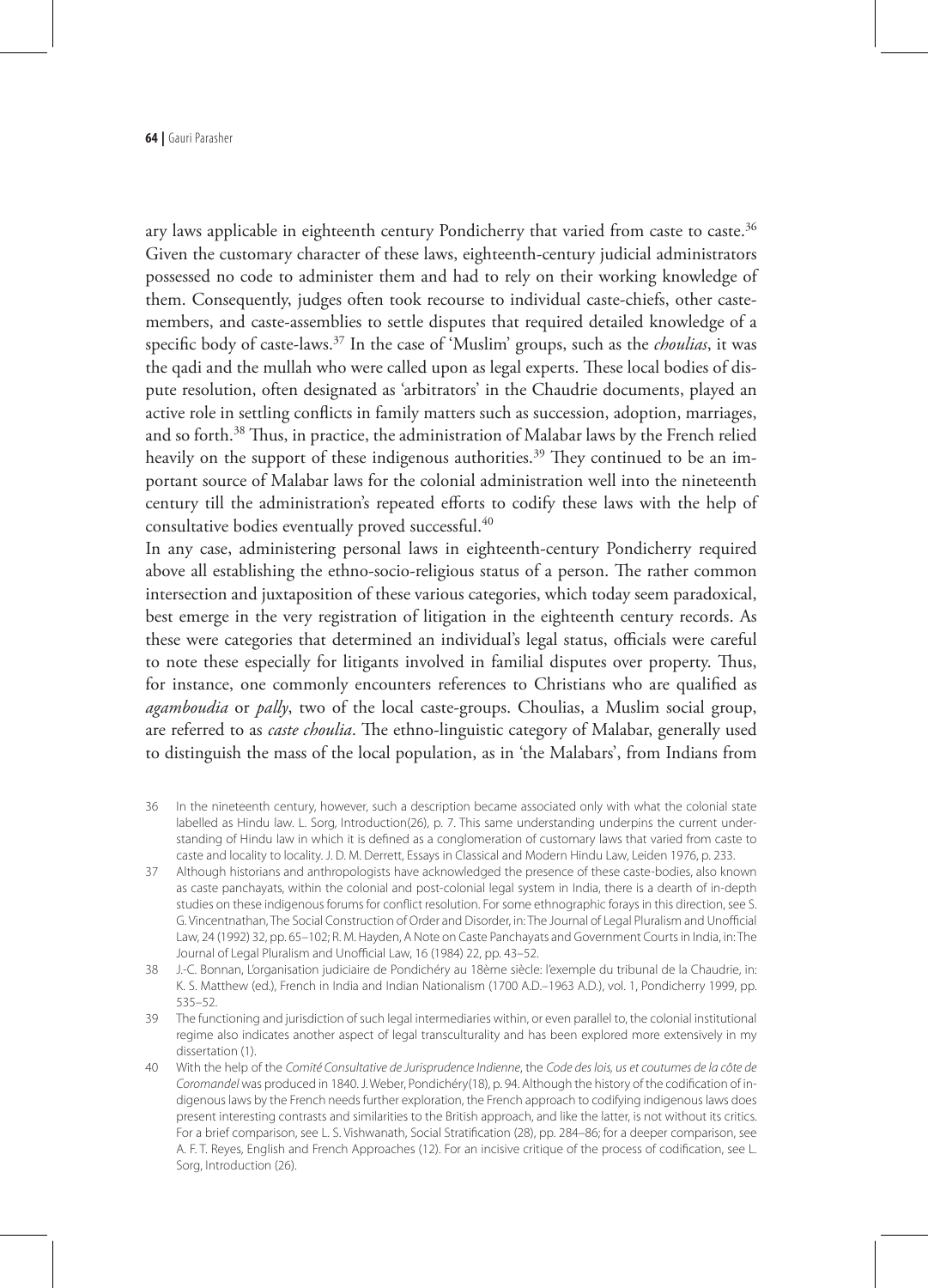other regions, such as Bengalis or Gujeratis, was further qualified to help differentiate between religious affiliations. Malabar Christian, for example, was used in opposition to Malabar *gentil* to highlight the difference in religion among the locals. Furthermore, for reasons that we shall presently explore, the term *Malabar Christian* also acquired a finer meaning, especially when contrasted with *pariah Christian*, to designate someone from one of the higher caste-groups in the *gentil* caste-hierarchy.

These are just a few examples to illustrate the complicated and entangled character of the socio-legal categories along which personal laws had to be administered. They reflect the flexible and fluid nature of the terms and categories employed to express and establish legal difference. They also show contemporary officials efforts of getting to grips with the emerging diversity: their relational, rather than essential, understanding of these categories indicates that the use of any clear-cut analytical or source-based terms to refer to these categories is troublesome.

Although historiography has emphatically written off conversion to Christianity as having no legal relevance, this certainly does not preclude the possibility – as apparent in some of the categorical examples given above – that the emergence of Indian Christians did indeed add another dimension to the complex character of this social and legal plurality.41 In Pondicherry, Christianity came in the wake of the French East India Company. As a result of conversions, the town witnessed the proliferation of a number of social groups that straddled the socio-religious and ethnic boundaries between Europeans and Indians in varying degrees and modes.42 Besides the creoles, products of interaction of a more physical kind, there were the Indian Christians.<sup>43</sup> Although judicial sources from the eighteenth century did not employ this expression, my use stems from its utility as an umbrella term to denote a heterogeneous group that nonetheless shared two traits: Indian ethnicity and Christian religion. Some such groups identified in the judicial records were the *topas*, the Malabar Christians, and pariah (Tamil *paraiyan,* plural *paraiyar*) Christians. The terms *topas* and 'the people of the hat' (*les gens à chapeau*) referred to Christian converts who claimed to be of European descent and dressed as

<sup>41</sup> The existence of a community of Syrian Christians in Kerala, claiming the Apostle Thomas as its founder, attests to the presence of Christianity in South India from the fifth century CE. However, it was not until after the arrival of the Europeans in the sixteenth and the seventeenth centuries that it spread to other parts of India. J. Weber, Les établissements français en Inde (31), p. 571.

<sup>42</sup> As evident in article 30 of its founding charter, the French East India Company was committed to propagating the Christian religion. See the *Déclaration du Roy portant établissement d'une Compagnie pour le commerce des Indes Orientales, registrée en la cour de Parlement le premier septembre 1664* in: Le Sieur Dernis (ed.), Recueil (29), p. 61. In Pondicherry, moreover, several legislative policies were adopted to help the propagation of Christianity in India, such as the baptism of slaves and the employment of Indian Christians in the Company's service. Pressure, persuasion, and preference were employed to increase conversions among the local population. J. B. P. More, Hindu-Christian Interaction in Pondicherry, 1700–1900, in: Contributions to Indian Sociology, 32 (1998) 1, pp. 97–121.

<sup>43</sup> I borrow this term from recent English-language research on the legal implications of Indians' conversion to Christianity during the eighteenth and nineteenth centuries. See N. Chatterjee, Religious Change, Social Conflict and Legal Competition: The Emergence of Christian Personal Law in Colonial India, in: Modern Asian Studies, 44 (2010) 6, pp. 1147–95; C. Mallampalli, Christians and Public Life in Colonial South India, 1863–1937: Contending with Marginality, London 2004.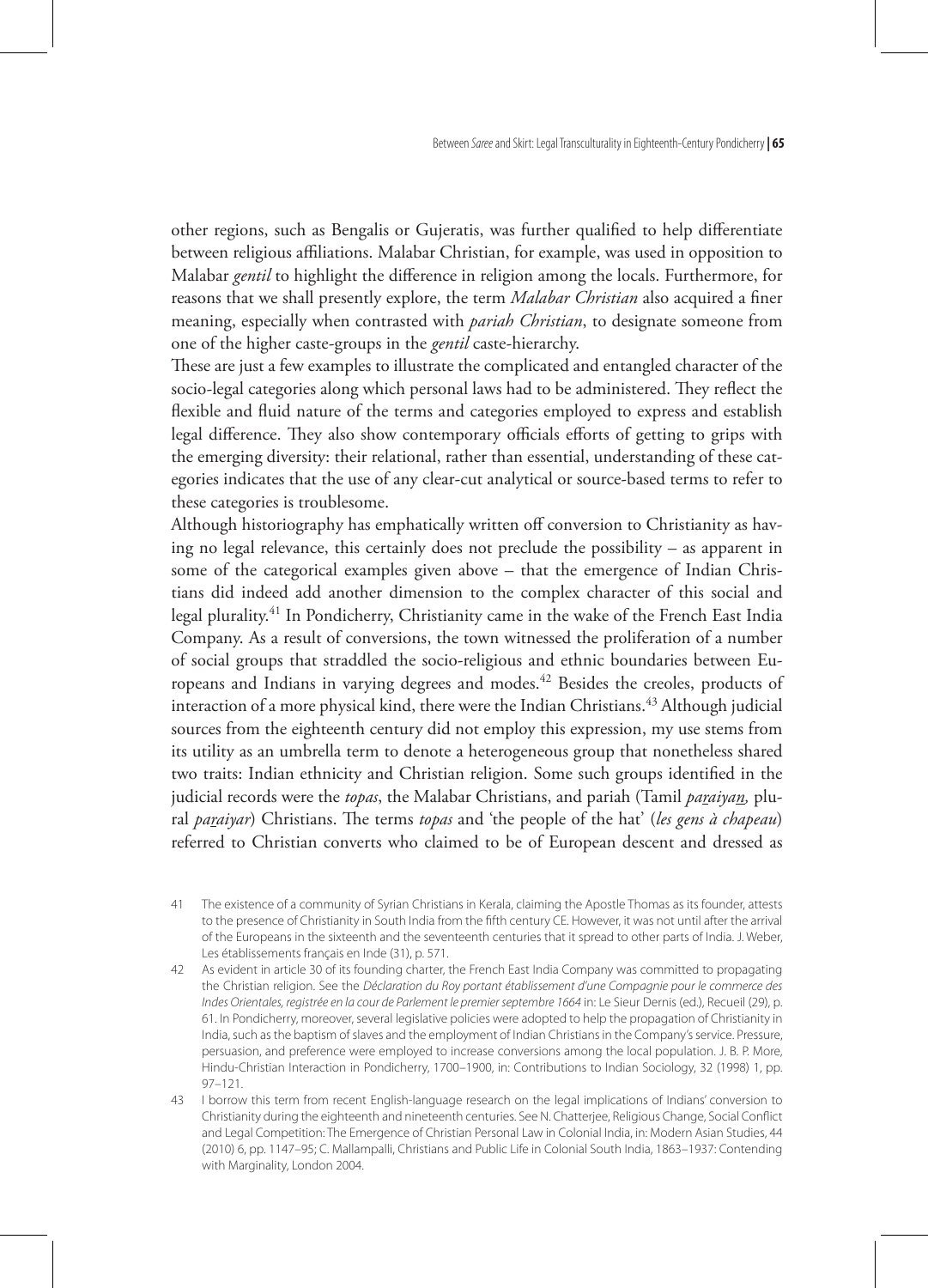Europeans. They were generally, though not universally, applied to soldiers of this class.<sup>44</sup> An early eighteenth-century source describes them as 'the natives that are brought up and dressed as French, and who are instructed in the Christian religion by some of our missionaries.'45 This description captures the essential markers of identity of this community – the Europeans looked upon them as locals who dressed as Europeans and were of the Christian faith.

Malabar Christians and pariah Christians, on the other hand, were those who had adopted Christianity without the appropriation of European dressing habits. The origin of the distinction between Malabar Christians and pariah Christians lies in the strategy of accommodation through the so-called Malabar Rites advocated by the Jesuits. Among other things, the Rites allowed for the continuation of caste distinctions among converts. Thus, as mentioned before, the term *Malabar Christians* referred to converts from higher caste groups such as, for example, *agamboudia* Christians, while pariah converts were referred to as pariah Christians.<sup>46</sup> The plight of the pariahs in Indian society is a well-document phenomenon. Suffice it to say that, in spite of conversion to Christianity, pariahs continued to be at the bottom of the social hierarchy.<sup>47</sup>

Indeed, Indian Christians were a product of Indo-European interaction in two different modes: one based solely on conversion to a religion brought by the Europeans, and the other on the adoption of the Europeans' religion as well as their clothing habits. While the common profession of Christianity set these groups apart from other non-Christian Indians, the *topas*' claim to a mixed origin and their habit of dressing as Europeans also set them apart from other Indian Christians. This social distinction was also reflected at the level of personal laws. Unlike the latter, the *topas* were, like the French, subject to the Custom of Paris, which historians have been quick to assert, albeit without referring to any legislation regarding this practice.<sup>48</sup> As we shall see a little later, that the *topas* had come under the jurisdiction of the Custom of Paris was itself a result of processes of cultural appropriation and serves as a case in point of the transculturality in the colonial legal sphere.

Having provided an overview of the social makeup of the colony and the plurality of laws along which justice was to be administered to the inhabitants of Pondicherry, this article turns in the following section to analyse a select number of litigations to por-

<sup>44</sup> H. Yule /A. C. Burnell/W. Crooke, Hobson-Jobson (30), p. 933. In fact, the etymology of the term itself captures an important outward marker of identity of this community. In spite of the different origins proposed for the term, the one that seems most plausible is that it derives from the Hindi word *topi* (a hat), which refers to the characteristic hat worn by the men of this community as a marker of their cultural attachment to the European community.

<sup>45</sup> '… *Topas, qui sont des gens du pais qu'on élève et qu'on habille à la Française, lesquels ont été instruits dans la Religion Catholique par quelques' uns de nos missionnaires*.' Luillier, Voyage du Sieur Luillier aux Grands Indes …, Paris 1705. As quoted in ibid., p. 934..

<sup>46</sup> On Malabar Rites, see S. Neill, A History of Christianity in India: 1707–1858, Cambridge 2002, p. 75; A. Launay, Histoire des missions de l'Inde, Pondichéry, Maïssour, Coïmbatour, Paris 1898, p. 105.

<sup>47</sup> J. Weber, Les établissements français en Inde (31), p. 580.

<sup>48</sup> See for example, D. Annoussamy, L'intermède français en Inde (27), p. 250; J. Deloche, Le vieux Pondichéry (28), p. 112.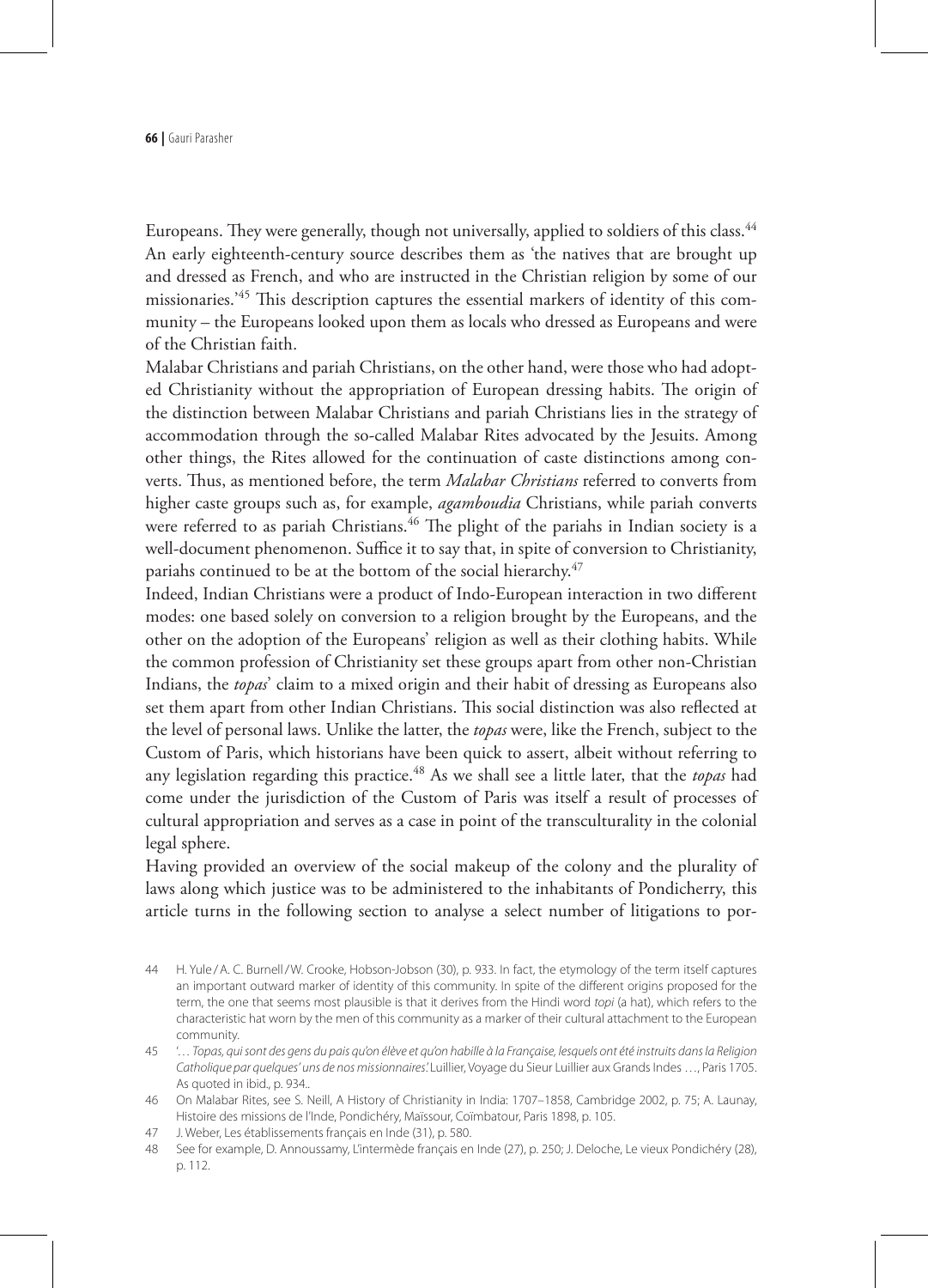tray the processes and actors that underpinned the emergence of transculturality in the administration of justice. Although historiography on French India has reaffirmed the administration of justice to the *topas* in accordance with the Custom of Paris and to other Indian Christians in accordance with caste laws, the need to reconsider these assertions arises from the evidence gleaned from descriptive sources. It was especially, though not exclusively, with regards to Indian Christians, by virtue of being the products of Indo-French interaction, that legal distinctions were blurred. The result was, paradoxically, a reconfiguration of the very legal categorization that, in principle, was to have guided the administration of justice by the French to the Indians in the eighteenth century.

#### **3. Legal Transculturality: Processes, Actors, and Results**

On 9 November 1766, two men appeared before the Chaudrie, each claiming to be the sole heir to Moutané, a Malabar physician. One of the petitioners, Chinadou, was a Malabar *gentil* and claimed the inheritance on the basis that he was Moutané's universal legatee as declared in Moutané's testament. On the other hand, the second petitioner, Dobascayen, who was a Malabar Christian, declared that he was the sole inheritor as he was the only son born of a legitimate marriage between Moutané and Anna Chris $t$ inne. $49$ 

This short exposé of a rather banal inheritance dispute serves to highlight an ubiquitous process that underpinned the administration of justice at the grass-roots level. This was the appropriation of foreign legal practices and laws by the litigants and its sanction by the judges in the administration of justice. It is this appropriation that lay at the root of creating legal conundrums whose resolution escaped the legal principle. Chinadou was a Malabar Hindu whose claim rested on the fact that he was named as the universal legatee in Moutane's testament. While in itself such a claim is ordinary enough, it nonetheless highlights the appropriation of a foreign legal practice – that of writing a testament – by Indians. Traditionally, Malabar law did not provide for making a will and did not contain any provisions for making a testament. Various legal treatises from the nineteenth century, as well as more contemporary research, point out that this practice had clearly come from Roman law and was adopted by Indians during the course of their encounter with Europeans.<sup>50</sup> In the case of Pondicherry, court evidence suggests that this practice had indeed taken root earlier in the century and was accepted by the courts as legally relevant.<sup>51</sup> Thus, by the latter decades of the century, it had emerged as a legal norm

<sup>49</sup> J.-C. Bonnan, Jugements du tribunal de la Chaudrie (13), pp. 4–5.

<sup>50</sup> Ibid., p. 5; L. Sorg, Avis du Comité consultatif de jurisprudence indienne, Pondicherry 1897, p. 93; F. N. Laude, Manuel de droit Indou et de législation civil et criminelle applicable dans les établissements français de l'Inde, Pondicherry 1856, p. 180; J. D. M. Derret, Essays (36), p. 148.

<sup>51</sup> Ambavalem vs Moutayen, 2<sup>nd</sup> June 1775, Sentence 393, Folder 224, Chauderie, sentences et jugements civils, Public Records, NAIPRC, (hereafter cited as Chaudrie Jugements). This entry refers to a testament dated 4 December 1738; the last case examined in this article mentions that an inheritance dispute dated 1750 was settled in accordance with the deceased's testament (58); Apou Modély vs Aya Modély, 30<sup>th</sup> April 1767, Folder 223,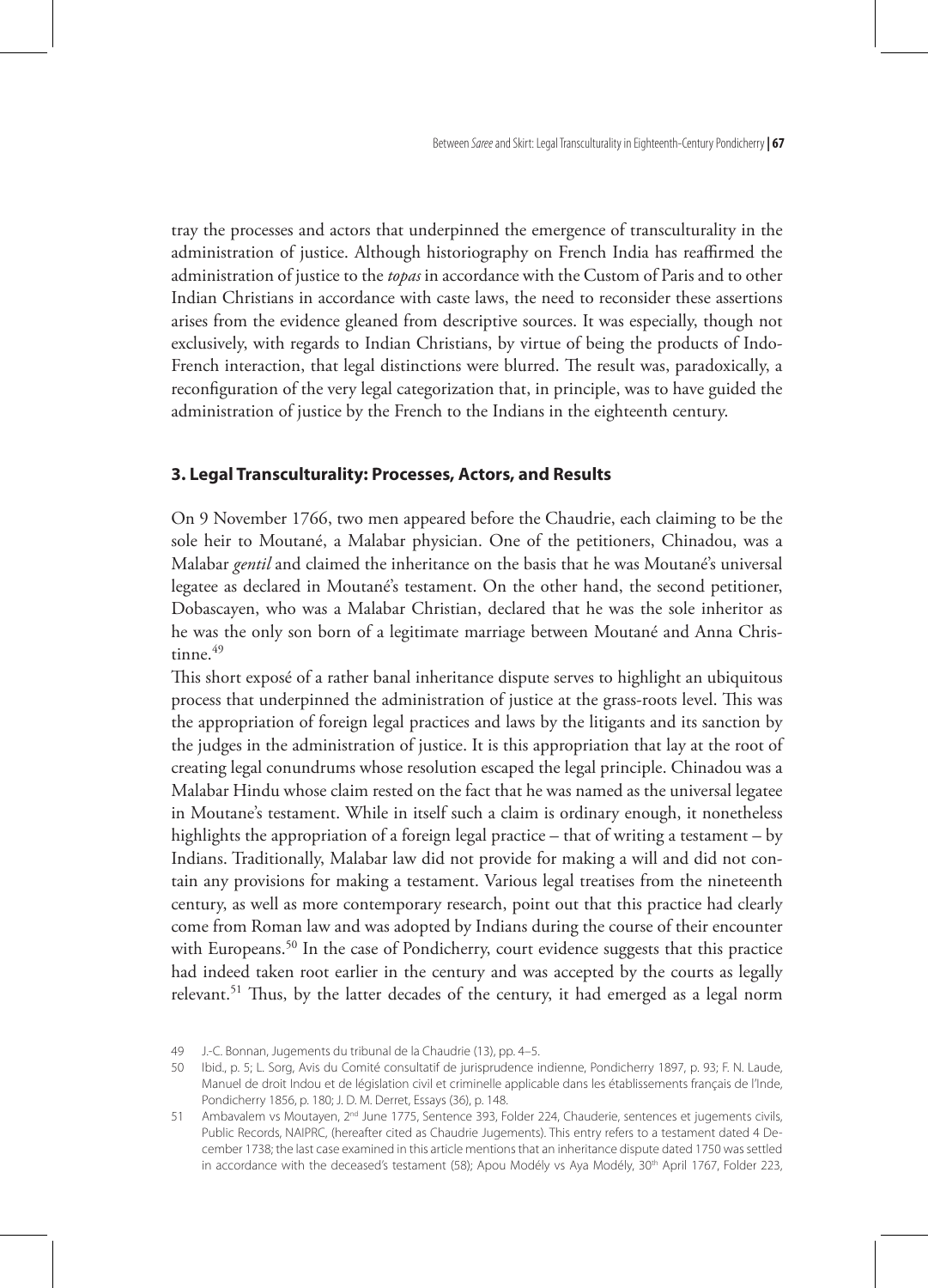and it was on the basis of this appropriated norm that the court admitted Chinadou's claim of being Moutané's universal legatee. It is also the basis for asserting the validity of Moutane's testament, which, as the record informs us, was 'in the correct and due form, written on an *ollah* which has been verified by the experts of the Chaudrie …'52

Eventually, the practice of making testaments acquired the force of law in 1775, when the Council set in place a regulation regarding the testaments made by Indians. Article 19 of this *Règlement du Conseil Supérieur* prescribes the conditions under which Indians' testaments should be noted:

*The testaments of Malabars, gentils or Christians, of Maures, or other Indians, will be admitted only by the notary of the Chaudrie, who will be summoned for this purpose along with an official interpreter and two witnesses of the same religion as the testator, and the Muhammadans will summon the qadi and the mullah along with two witnesses.*<sup>53</sup>

The fact that this and several other cases involving testaments predate the actual legislation only goes to illustrate that the practice of writing testaments had become an established norm among Indians and was accepted by the administration even before the 1775 regulation.<sup>54</sup> The ensuing legislation is rather the end result of a process of cross-cultural appropriation of practices, in this case the writing of testaments, and serves to illustrate how the administration of justice itself was adapted to these new practices. Indeed, tailored to meet the different religious affiliations of individuals, it is a case in point of the transculturality in the colonial state.

Apart from the material issue, this case also presented a contest between a standard European practice – a man's right to will – and the local norms and customs of inheritance. On the one hand, a *gentil* was laying claim to a man's inheritance on the basis of the deceased's testament – a practice clearly appropriated from a foreign legal system – while, on the other, his opponent Dobascayen, a Malabar Christian, based his claim on Malabar laws according to which a man's inheritance automatically devolved onto his males relatives. Such were the complications that often appeared in the settlement of disputes and generated a clash of laws that impeded an unequivocal application of the basic tenet of legal pluralism in the administration of justice.

Chaudrie Jugements; 23<sup>rd</sup> March 1773, Sentence 198, Folder 223, Chaudrie Jugements, also in J.-C. Bonnan, Jugements du tribunal de la Chaudrie (13), pp. 50–51. This last entry shows the Chaudrie's approval of a widow's request for the certification of her husband's testament.

- 52 '*Vu le testament bien et dument en forme, écrite sur une* olle *laquelle* olle *a été vérifiée par les experts de la Chaudrie, entendu les témoins cités dans la dite* olle …' J.-C. Bonan, Jugements , du tribunal de la Chaudrie (35). The English *ollah* or *olle* in French referred to a palmyra leaf used for writing in India. H. Yule /A. C. Burnell/W. Crooke, Hobson-Jobson (30), p. 636.
- 53 'Les testaments des Malabars gentils ou chrétiens, des Maures ou autres Indiens, ne pourront être passés que par le tabellion de la Chaudrie, lequel sera appelé à cet effet avec un interprète juré et deux témoins de la religion du testateur, et les mahométans appelleront le cazi et le molla avec deux témoins.' Règlement du Conseil Supérieur de Pondichéry du 2 Septembre 1775 in P. Dislère, Traité de législation coloniale, 3<sup>rd</sup> ed., vol. 2, Paris 1906, p. 3.

<sup>54</sup> See footnote 44.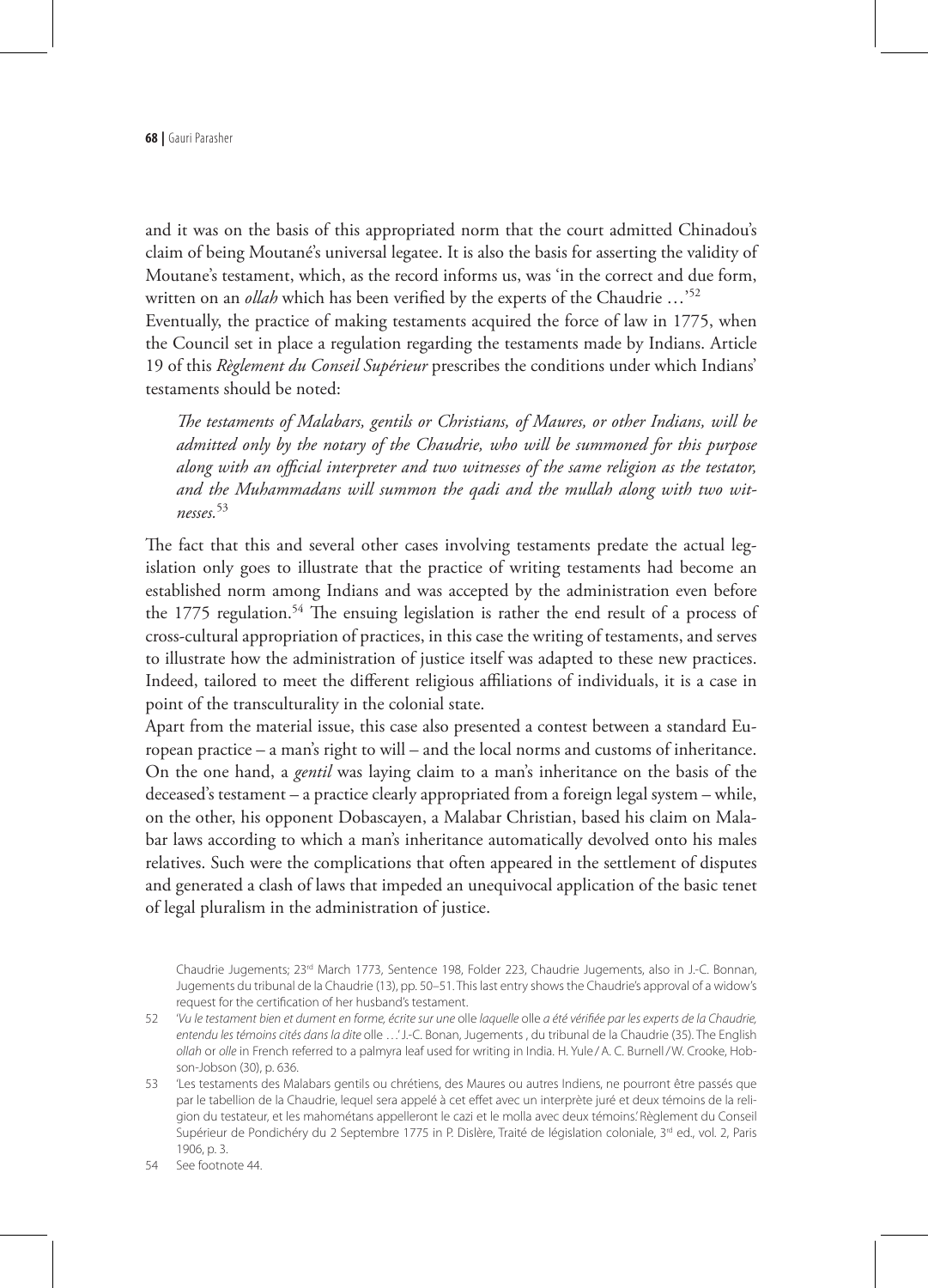Like many similar litigations on succession, the French judges sought a clarification on the subject of inheritance in Malabar law from the *nattar*s, or caste-chiefs.<sup>55</sup> They consulted 21 *nattar*s on the following queries: 'According to Malabar norms and usages, can a father, at the moment of his death, disinherit his son and give away his property to any other individual other than his son? Does he have the authority to do so?'56 Of the twenty-one *nattars*, sixteen affirmed that a father could do as he saw fit.<sup>57</sup> The judges, however, decided to overlook the affirmation given by the majority of *nattar*s and adopted a different solution. As this case record is one of the very rare examples in which the motivation behind the judges' decision is clearly mentioned, the entire passage that gives the final verdict is worth quoting in full:

*We have, as a consequence, obtained the knowledge of Malabar practices, mores, and customs, and at the same time,* to not hurt or harm the propagation of the Christian religion *that Moutané professed, [have decided] that his possessions will be divided into two equal parts, one for Dobascayen and his mother Anna and the other for Chinadou, [his] universal legatee.*<sup>58</sup>

The resulting verdict, then, is a settlement that simply divided Moutane's property into two equal halves, one for the universal legatee and the other for his legitimate wife and son.

Indeed, this is a telling example of the judges' none-too-infrequent disregard of the opinions and decisions of caste-chiefs and other local bodies in the dispensation of justice.<sup>59</sup> But more significantly for our purpose, this verdict is also a telling example of the administration's agency in circumventing the very principle of judging Indians according to their own laws that it had promised to uphold. Even after having formally established that Malabar law allowed for the father to disinherit his son, the judge's decision partially ignored this provision in favour of the propagation of the Christian religion, thereby bringing the administration's very overt support for Christians in its legislative policies

- 55 Chody vs Yagapen, 9th November 1767, Folder 223, Chaudrie Jugements; Colandé, Vengatassalam vs Candapan, 20<sup>th</sup> November 1767, Folder 223, Chaudrie Jugements; Maduron vs Louis Labéry, 20<sup>th</sup> August 1771, J.-C. Bonnan, Jugements du tribunal de la Chaudrie (13), pp. 31–32; Ayatal and Vengoche vs Armougam and Arnasalam, 31st March 1775, in: ibid., pp. 75–80;
- 56 'Un père suivant les usages et moeurs des malabars peut-il déshériter son fils ou donner son bien en mourant à tout autre que son fils ? En a-t-il le pouvoir?' J.-C. Bonan, Jugements du tribunal de la Chaudrie (13).
- 57 There can be several interpretations to the sixteen *nattars*' answer in the affirmative, which seems rather puzzling in the face of the received knowledge that the traditional 'Hindu' legal framework did not envisage the right to disinherit one's offspring by willing away one's entire property to a third person. I discuss these at length in my dissertation (1).
- 58 'Nous avons en conséquence ordonné pour connaitre tout à la fois les usages, les moeurs et les coutumes malabars, *et en même temps ne pas blessé ou nuire à la propagation de la religion chrétienne* [emphasis added] que professait le dit Moutané, que ses biens seraient partagés en deux parts égales, l'une à Dobascayen sa mère Anna, et l'autre à Chinoudou légataire universel.' J.-C. Bonnan, Jugements du tribunal de la Chaudrie (13).
- 59 Asarapen vs Visserayamodély and Vaitinadanmodély, 29<sup>th</sup> July 1774, no. 321, Folder 223, Chaudrie Jugements; Darmachivenpoullé vs Candapachetty, 20<sup>th</sup> September 1774, no. 342, Folder 224, Chaudrie Jugements; François Xavier Naniapa vs Louis and Thomas Labéry, 3<sup>rd</sup> January, 1775, no. 365, Folder 224, Chaudrie Jugements; Pontchamalle vs Chinivasachery, 25th April 1775, no. 386, Folder 224, Chaudrie Jugements; Devion vs Sandou, 5th May 1775, no. 390, Folder 224, Chaudrie Jugements.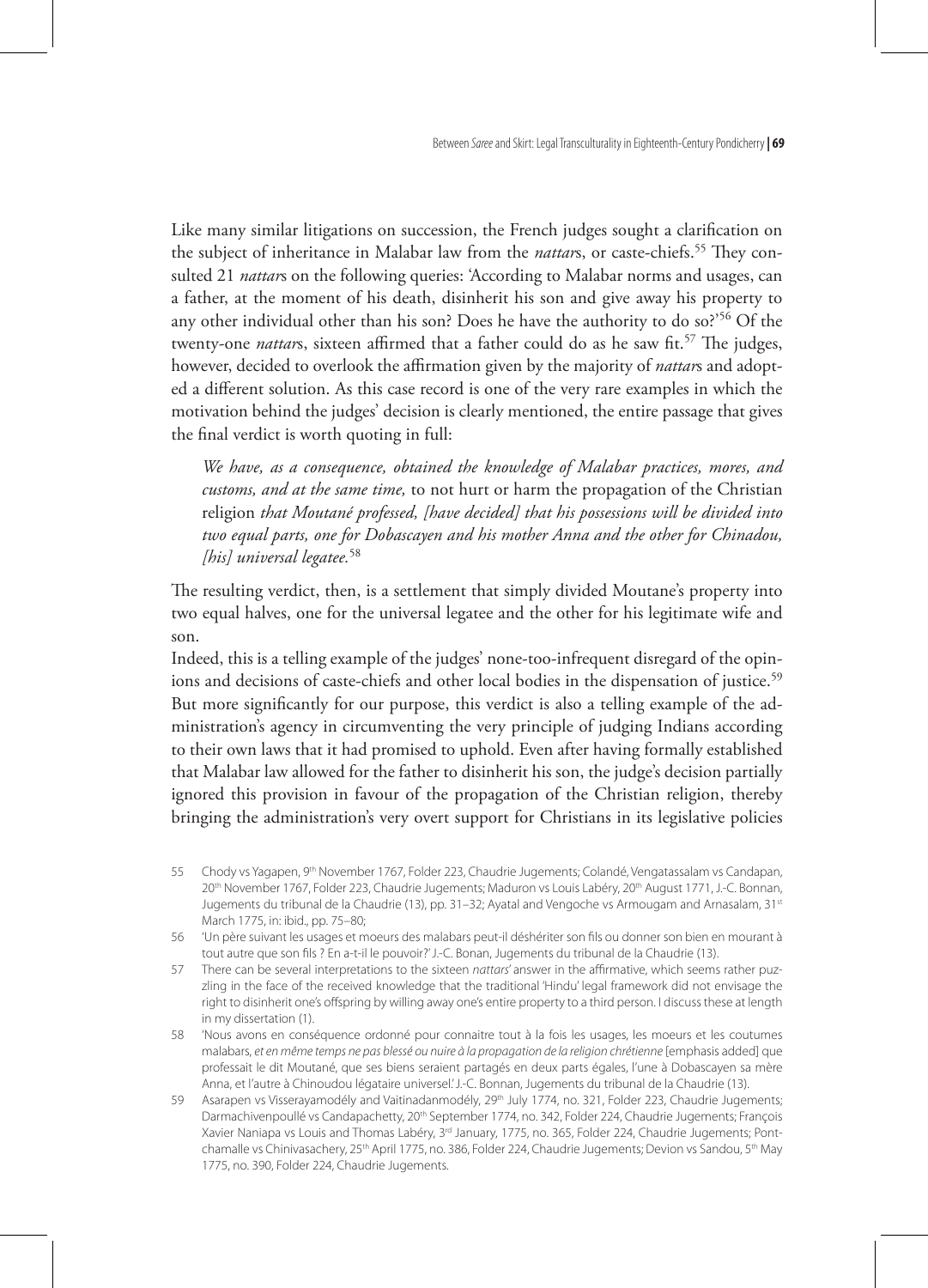to have a bearing on judicial decisions.Furthermore, cases such as this pitted against each other claims founded on two different legal traditions, one Indian and the other French. By dividing the inheritance between Chinadou and Dobascayen, this verdict symbolizes reaching a material settlement between the opposing parties as well as a settlement between different bodies of law.

A similar settlement is also reflected in the resolution of an inheritance dispute in a *topas*  family.<sup>60</sup> Two brothers, Francois and Jacques Tarabellion, claimed that Marie Pereira, a deceased *topassine*, had left her inheritance to them by way of a verbal testament. This was contested by Marie Pereira's widowed sister, who claimed to be the sole inheritor and therefore to have exclusive right to her sister's inheritance. In accordance with witnesses' accounts and on the written testimony of Père Dominique, the superior of the Capuchin order in Pondicherry, the court established that Marie Pereira was the adoptive mother of the two brothers and had made them her universal legatees.<sup>61</sup> Consequently, Pereira's sister's claim was dismissed and the two brothers were declared as Pereira's rightful heirs. However, the court also ordered the brothers to pay a regular sum for the maintenance of Marie Pereira's sister.<sup>62</sup>

Once again, this seemingly straightforward inheritance dispute illustrates the court's agency in thwarting the legal principle vis-à-vis the *topas* as well as a pragmatic resolution between two legal traditions. By ordering the brothers to pay a certain amount of maintenance to the widowed sister of the deceased, the court actively participated in reinforcing a Tamil custom on the *topas*. This specific custom, called *caypencourou* (*cayempencourou, kaymancourou*, *kaimpeu*, *küru*), entitled widows to a maintenance derived from communal property. Even in the event of partition of property among community members, widows had a right to receive either immovable property or money in proportion to the resources of the family.<sup>63</sup> However, unlike in the first case I discussed, the judges' motivation behind this solution was not specified in court records. Nevertheless, the final verdict at once makes use of the testament to establish the rightful ownership of the inheritance, and of a Tamil custom to provide for Pereira's sister.<sup>64</sup> By doing so, the judges' decision was not confined solely to settling the main issue of contention, namely, establishing the rightful ownership of the inheritance; they additionally used their authority to secure maintenance of the *topas* defendant by the application of a Malabar custom.<sup>65</sup>

The cases discussed above demonstrate some of the complexities in administering justice strictly along plural lines in the face of changing social norms. Although the administra-

<sup>60</sup> J.-C. Bonnan, Jugements du tribunal de la Chaudrie (13), pp. 3–4. J.-C. Bonnan has incorrectly dated this case: the entry is dated to 5 December 1766 in the archival records and not 9 December 1766 as published in ibid.

<sup>61</sup> Like the French, but unlike other Indian Christians, the *topas* were under the religious purview of the Capuchins. Hence the involvement of Père Dominique in ascertaining the validity of Marie Pereira's verbal testament.

<sup>62</sup> J.-C. Bonnan, Jugements du tribunal de la Chaudrie (13), pp. 3–4.

<sup>63</sup> L. Sorg, Introduction ( 26), p. 10; J.-C. Bonnan, Jugements du tribunal de la Chaudrie (13), p. 959.

<sup>64</sup> J.-C. Bonnan, Jugements du tribunal de la Chaudrie (13), pp. 3–4.

<sup>65</sup> Surprisingly, J.-C. Bonnan does not comment on this discrepancy between the verdict and the principle of applying French law to the *topas* in his explanatory note on the case. Ibid.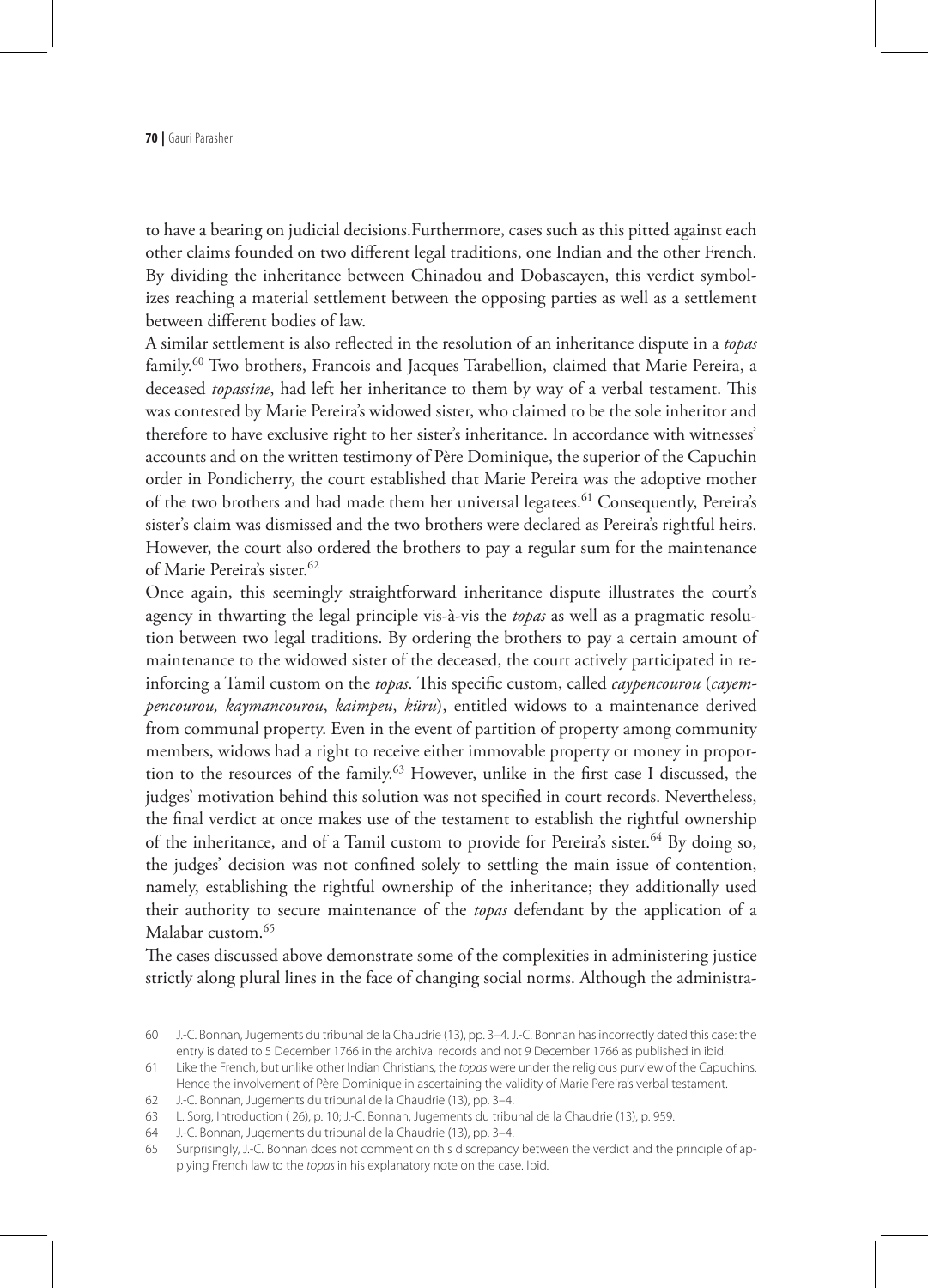tive principle and the historiography prescribed the application of Malabar laws to Tamil Christians and the Custom of Paris to *topas*, the underlying process of appropriation necessitated a departure from the strict application of this principle by issuing verdicts that mirrored this appropriation by compromising between Malabar laws and the Custom of Paris. The partial rejection of the *nattar*s' opinions, the support for Christian converts, and the application of Malabar customs to the *topas* family amply demonstrate the administration's active role in blurring the legal faultlines along which justice had to be administered to these different social groups. Yet, often enough, it was not the judges alone, but the litigants themselves who were instrumental in perpetrating this complexity.. As the next example will show, litigants also instrumentalised cross-cultural appropriations to reflect on their legal status.

An entry dated 13 January 1770 in the registers of the minutes of the Council's decisions describes a case concerning an inheritance dispute among the members of a family of pariah Christians. The opening lines of the entry introduce the crux of the dispute and the litigants involved:

*[T]he request presented at the Chaudrie Tribunal by Antique, attorney for Dominique, Georges and Antoine of Pariah caste dressed as* topas*, fraternal nephews, claiming to be legitimate heirs of the deceased [Michel] Dragam, a Pariah, holds that Marie André, a Pariah dressed as a* topassine*, daughter of Francisca Demonte [Dragam's daughter], Pariah dressed as a Malabar, is falsely claiming the succession of the said Dragam. [The request states that,] as a Pariah, she is subject to Malabar laws where women have no right to inherit when there are male relatives from the paternal line and that this case [should] be sent for adjudication to the Maganattars, judges for caste disputes, [and] then be decided by the Chaudrie Tribunal.*<sup>66</sup>

Besides giving us the main cause of dispute, these lines also bring to the fore another level of cultural appropriation that serves to highlight the shifting and flexible nature of the legal categories.. All members of Michel Dragam's family were Christians of the pariah caste. Equally important, all members except Francisca Demonte (i.e. Dragam's daughter) were dressed *à la topas*. In other words, these were Indians who had not only converted to Christianity, but had also adopted European dress like the *topas*, and, in doing so, had also claimed a different social identity. However, as the nephews' claim shows, their legal identity was still a matter of debate: notwithstanding the change in attire, the nephews requested that the dispute be settled according to Malabar laws. Thus, by dressing as *topas* and yet claiming for the jurisdiction of Malabar laws as pariah Christians, such actors further proliferated jurisdictional complexity and defied being categorized simply as pariah Christians or as *topas*.

The nephews' claim for the application of Malabar laws, as presented by Antique, evidently stemmed from the advantage these laws provided for men in matters of succes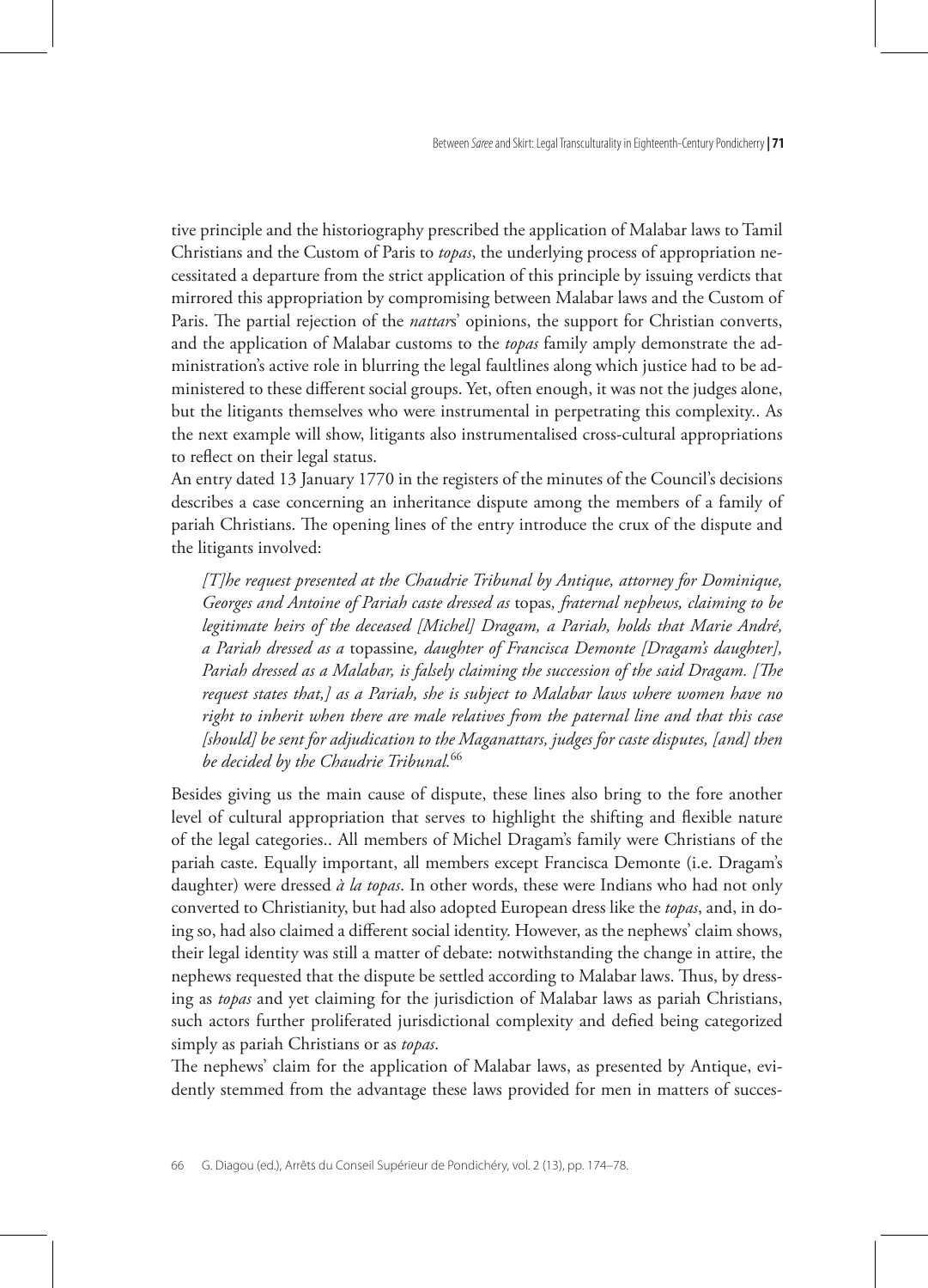sion.<sup>67</sup> Like many other personal laws that discriminate(d) explicitly on the basis of sex, Malabar law prescribed that the estate of a deceased man passed on to his male descendants.<sup>68</sup> Indeed, in matters relating to inheritance, male members of the family frequently used this claim to prevent female relatives from inheriting, possessing, or disposing of any property independently of male control beyond that allocated to them as *caypencourou*. 69 Even in the absence of a direct male heir, as in this case, an indirect male heir rather than a direct female heir was the prime contender for the inheritance.<sup>70</sup> In fact, it was on this point, concerning collateral descendants that, compared to the Custom of Paris, Malabar laws provided a significant advantage to the nephews. Unlike Malabar laws, the Custom of Paris prescribed that, among the four kinds of successors, direct descendants took precedence over collateral descendants.<sup>71</sup> Thus, by staking a claim to Malabar laws, the nephews, as collateral descendants, hoped to and could exploit the gender bias in their favour and gain their uncle Dragam's inheritance.

Claude Sof, a European, husband and attorney to Marie André, presented several reasons why the nephews' claims should be dismissed. Firstly, they were contesting an issue that had already been settled almost twenty years earlier. The Chaudrie judge at that time, M. Bartélemy, had dismissed their claims and divided the inheritance between Francisca Demonte and Marie André, in accordance with Dragam's testament.<sup>72</sup> They now made the same request again because Michel Dragam's testament had recently been destroyed in a house fire. Secondly, Sof targeted the discrepancy created by the nephews' claim to Malabar laws and their *topas* identity expressed by the adoption of European dress:

- 67 The role of these earliest Indian pleaders or 'attorneys', predecessors of the nineteenth-century Indians, trained formally as lawyers, still remains to be mapped. For a study of Indian lawyers as transcultural agents in the nineteenth-century Anglo-Indian judiciary, see the contribution by Verena Stellar in this special issue.
- 68 J. Nair, Women and Law in Colonial India: A Social History, Bangalore 1996, p. 10. Indeed, as Nair points out, because personal laws are often considered to have a basis in religion, reforming them and redressing the explicit gender bias has been a long and hesitant enterprise.
- 69 Lazaro Modeliar vs Natchattiramamal, 20th March 1747, G. Diagou (ed.), Arrêts du Conseil Supérieur de Pondichéry, vol. 1 (13), pp. 178-181; Canagarayen and Cheganivasa vs Velavendren, 19th December 1766, Folder 233, Chaudrie Jugements; Sandaye vs Arlapean and others, 30<sup>th</sup> September 1774 in J.-C. Bonan, Jugements du tribunal de la Chaudrie (13), pp. 69–71. Nonetheless, there were exceptions to this practice; Poullé Mouttapoullé vs Gnanamoutamal, 20<sup>th</sup> February 1767, Folder 223, Chaudrie Jugements; Pogamalle vs Vinayagapoullé et Vedaguirypoullé, 2<sup>nd</sup> August 1774 in J.-C. Bonan, Jugements du tribunal de la Chaudrie (13), pp. 67-68; Pragachen vs Canagapen, 2nd September 1774, no. 349, Folder 224, Chaudrie Jugements.
- 70 F.N. Laude, Manuel de droit Hindou (50), p. 120.
- 71 See the opening lines of the section on succession in Duplessis' treatise on the Custom of Paris, in C. Duplessis, Traités de Mr. Duplessis, ancien avocat au Parlement, sur la Coutume de Paris, Paris 1754, p. 191. Similarly, Bourjon's commentary on the succession laws in the Custom of Paris declares that 'the law summons collateral descendants only when there are no children ....' F. Bourjon, Le droit commun de la France et la Coutume de Paris réduits en principe, vol. 1, Paris 1770, p. 935.
- 72 G. Diagou (ed.), Arrêts du Conseil Supérieur, vol. 1 (13), p. 176. Given that Chaudrie judgments started to be registered only in 1766, the earlier verdict is not available in the Chaudrie registers. However, I have been able to confirm the existence of the judge, M Bartélemy. This was Louis Barthélemy, who had been in the Company's service since 1728. He served as a counsellor on the Provincial Council of Chandernagore from at least 1739 to 1742. He was a councillor at the Sovereign Council in Pondicherry between 1745 and 1759 and died in 1760. A. R. Pillai/H. Dodwell (ed.), The Diary of Ananda Ranga Pillai, from 1736 to 1761, vol. 8, Madras 1922, p. 27; G. Diagou (ed.), Arrêts du Conseil Supérieur, vol. 1 (13), pp. 60, 99, 139,324, 358.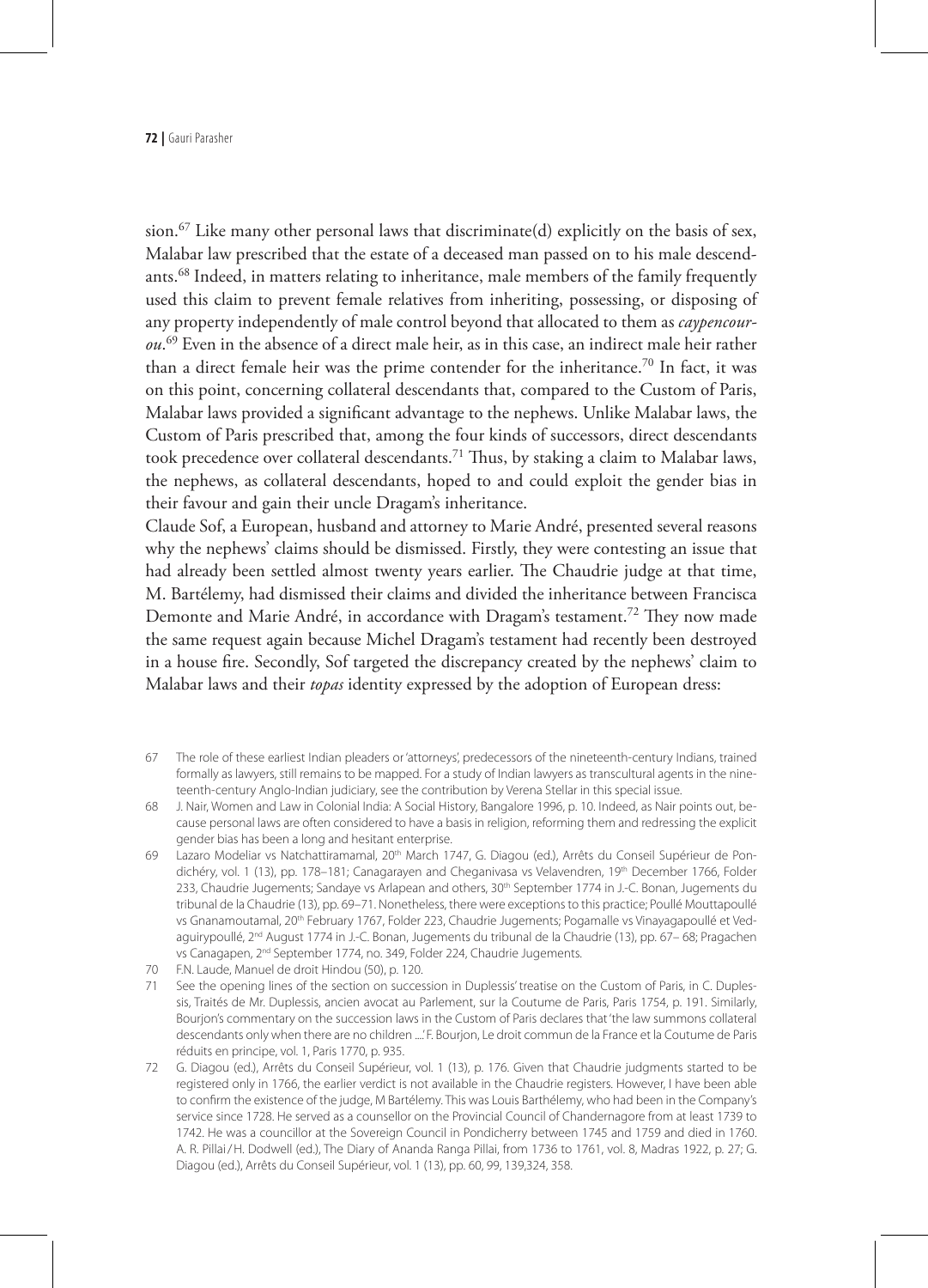Michel Dragam's nephews are falsely claiming pariah laws in their favour, for it is a custom among all European nations established in India that the said laws do not affect the people of the hat who are entirely subject to the laws of the Europeans under whose pavilion they reside, through privileges whose origins the petitioner [Claude Sof] does not know but which have passed into laws…73

In the absence of definite legislation regarding the administration of justice to *topas* according to French law – or perhaps in the face of historiography's inability to pinpoint its exact origin – Sof's argument is a rather accurate description of how French laws came to be applied to the *topas*. Judging *topas* according to European laws had originally been a custom in the European enclaves but had eventually acquired the force of law. At the origin of this custom lay cultural appropriation – the *topas*' adoption of French attire – which, over time, became legally relevant and thus brought a change in the administration of justice according to the basic tenet of legal pluralism in the French territories in India. In a way, this process was similar to that which eventually turned the practice of making testaments among Indians, appropriated from a foreign legal tradition, into positive law. That the source of both these customary practices that acquired the force of law were 'subjects from the local society' rather than the administration also effectively illustrates the idea of 'empowering interactions.<sup>74</sup> The end result – that a section of the Indian population, the *topas*, came to be formally recognised as being under the jurisdiction of French law – is symptomatic of transculturality in the emerging French colonial state.

In the immediate context, Sof further pointed out that if the contrary were to be done – that is, if the present case were to be subject to the practices and judgments of the people of the turban (*les gens de toque*) – all the deeds that his parents-in-law and his wife had executed in accordance with French laws, which they had adopted to the exclusion of all other laws, risked being annulled. Indeed, this would reversely affect not only his own, but all hat-wearing families. Thus, Sof pointed out the repercussions not only for his spouse's family, but also those that would probably affect society at large, if this pariah Christian *topas* family were to be subject to Malabar laws.

As a rebuttal, Antique raised several objections to the very legitimacy of Sof's contesting the nephews' claims at the Council. First of all, he remarked that there was no legal basis for Sof to contest Dragam's nephews for his succession. Since Francisca Demonte was still alive, she alone could contest her cousins, Dragam's nephews, for Dragam's inheritance, whereas her daughter would be able to acquire her mother's inheritance only after

<sup>73</sup> 'Les dits neveux de Michel Dragam réclament mal à propos en leur faveur les lois des Paréas, étant de coutume parmi toutes les nations Européennes établies dans l'Inde que les dites lois ne touchent point les gens à chapeau qui sont soumis en tout, aux lois des Européens sous le pavillon des quels ils résident, par des privilèges dont le suppliant ignore l'origine mais qui sont passés en lois.' G. Diagou (ed.), Arrêts du Conseil Supérieur, vol. 1  $(13)$  n 176.

<sup>74</sup> For an examination of custom as a source of law from below and, therefore, an important aspect of state-building from below in Europe, see R. Garré, The Dynamics of Law Formation in Italian Legal Science during the Early Modern Period: The Function of Custom, in: W. Blockmans/A. Holenstein/J. Mathieu (eds.), Empowering Interactions (7), pp. 91–100.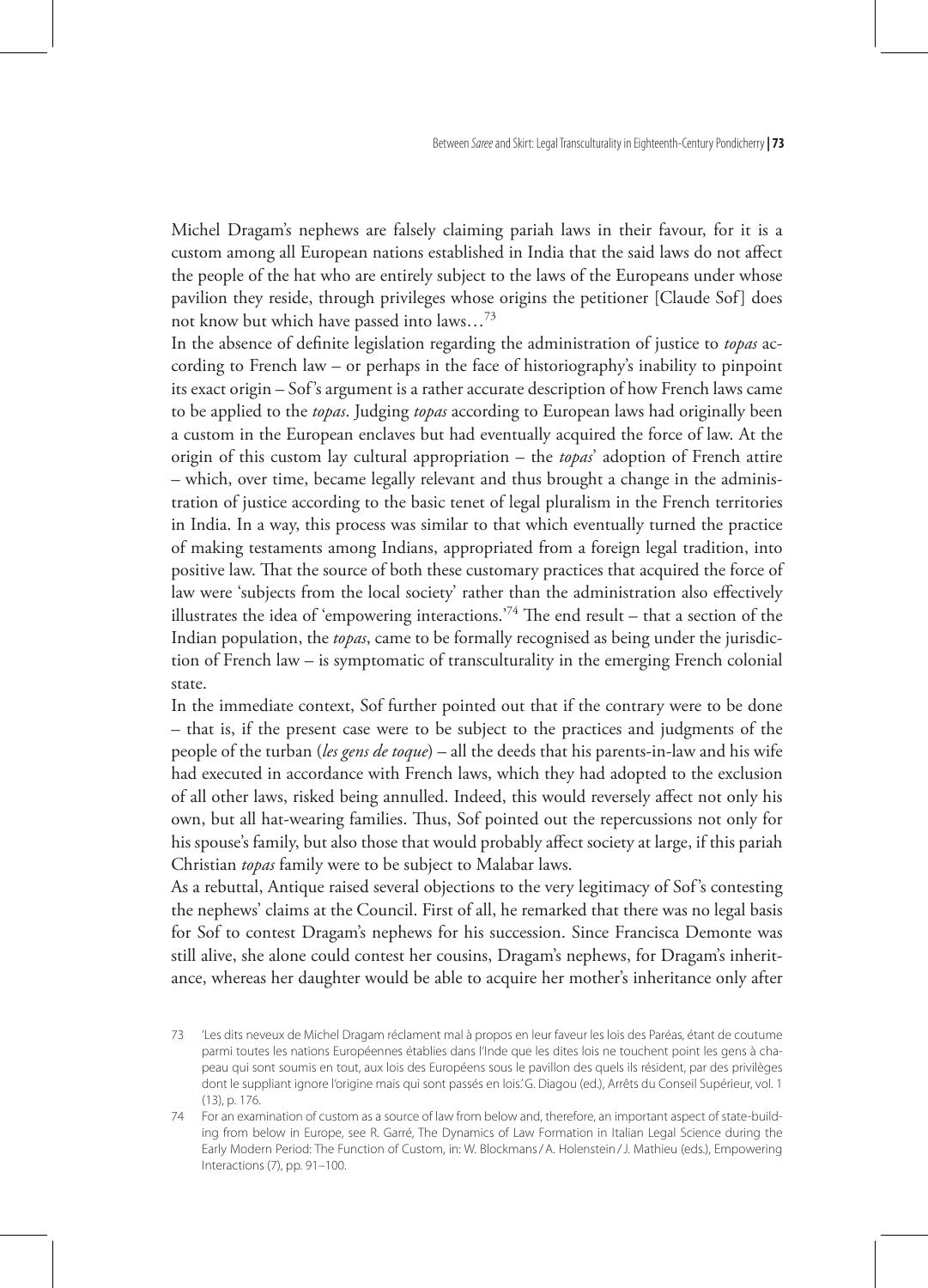the latter's death. Having pointed out the legal technicalities to disqualify Sof's request at the Council, Antique brought forward a jurisdictional objection. He rightly stated that, as a dispute involving only Indians, this case fell under the jurisdiction of the Chaudrie and should therefore be judged and settled there before an appeal could be made to the Council. As to Sof's central argument for the application of French laws to decide this case, Antique replied:

*[W]hat he [Claude Sof] says, that the hat or the turban decides the law that one should be subject to, is not a fixed axiom, especially for pariahs who, according to the circumstances, their fancy or necessity, sometimes use one and sometimes the other; that for them the freedom in dressing and eating essentially characterises their caste; that by admitting this axiom, one must also inevitably admit the other, that the skirt or the saree equally decides [the law], and that according to this Dragam's daughter, having never worn a skirt but, on the contrary, always a* saree*, was always subject to pariah law, according to which men inherit to the exclusion of women*. 75

Thus, Antique pointed out the fallacy in Sof's claim for the application of French law to pariah Christians, and ended his petition with a brilliant stroke of 'lawyerly' logic that cleverly demonstrated that even by conceding the other side's line of argument, Dragam's nephews, and not Dragam's daughter, were his legitimate heirs. What is remarkable in Antique's argument is his description of the essential characteristics of the Pariah caste and its use to form the basis of his argument. Antique used this characteristic – the freedom of eating and dressing habits, the very quality at the root of pariahs' supposed impurity that situated them on the bottom rungs of the caste hierarchy while at the same time earning them the reputation of being licentious and the 'dregs of the society' by Europeans<sup>76</sup> – to support his claim for the application of Malabar laws. His reasoning was that, if such a norm, that is, 'the hat (*le chapeau*) or the turban (*la toque*) decides the law', were to be admitted for the pariahs, it would have dire legal consequences.<sup>77</sup>

- 75 '… que ce qu'il [Sof ] avance en disant que le chapeau ou la toque décide quelle est la loi à laquelle on doit être soumis, n'est pas un axiome bien certain, surtout pour les Paréas qui suivant circonstances, leur caprice ou la nécessité, se servent tantôt de l'un tantôt de l'autre ; que parmi eux la liberté dans le vêtement et le manger, caractérise essentiellement leur caste ; qu'en admettant cet axiome il faut nécessairement admettre aussi cet autre que la jupe ou la pagne décide également pour les femmes et que suivant ce dernier, la fille de Dragam n'ayant jamais porté jupe mais au contraire toujours la pagne, elle a toujours été et est soumise à la Loi paréate, suivant laquelle les mâles héritent à l'exclusion des femelles.' G. Diagou (ed.), Arrêts du Conseil Supérieur, vol. 1 (13), pp. 177–78.
- 76 For example, in a letter dated 15 February 1710 to le Compte de Pontchartrain, *Secrétaire d'État à la Marine*, the Governor of Pondicherry observed that of all the *gentils* who had embraced Christianity, most were pariahs who were also the most licentious. As cited in P. Olagnier, Les Jésuites à Pondichéry (19), p. 18. Almost half a century later, the famous Pierre Sonnerat observed that most of the converts were 'the miserable dregs of society.' P. Sonnerat, Voyage aux Indes orientales et à la Chine, Paris 1782, vol. 1, pp. 194–95.
- 77 The distinction between the hat-wearers and the turban-wearers seems to have been a common feature of early modern Eurasia. In early modern Europe, the turban was predominantly associated with Muslims – hence, for example, the expression, 'donning the turban' became synonymous with converting to Islam in early modern England. See the section on 'turbans' in G. MacLean/N. Matar, Britain and the Islamic World, 1558–1713, Oxford 2011, chap. 6. In India, however, the hat/turban dichotomy symbolised the distinction between Europeans and Indians, Muslims or *gentils* alike. H. Yule /A. C. Burnell/W. Crooke, Hobson-Jobson (30), p. 935.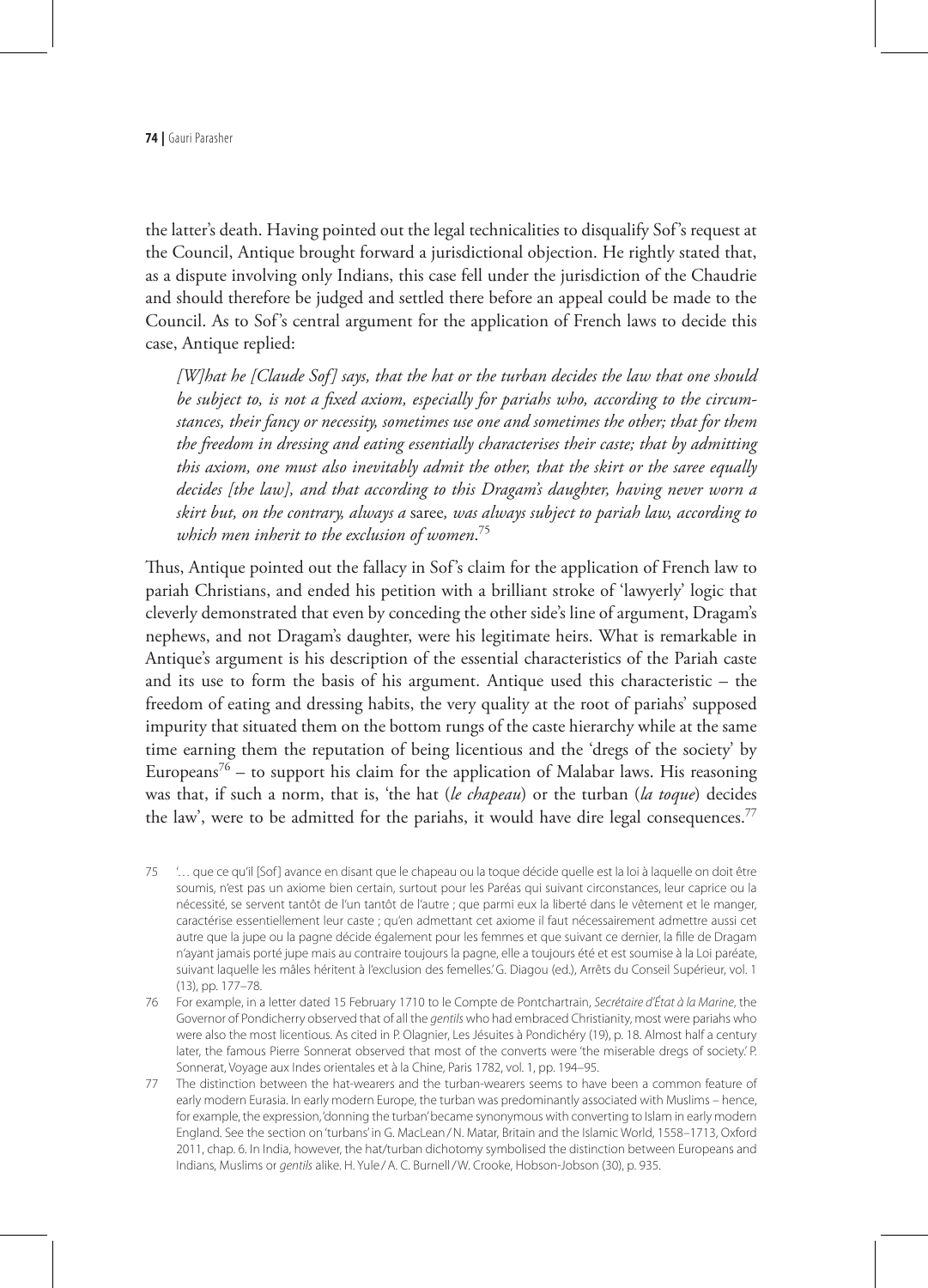For example, if the same man were to appear in the court on two different occasions, wearing a hat and a turban respectively, he would be subject to French law in one case and Malabar law in the other. Furthermore, if the hat/turban binary distinction were to be admitted as the decisive factor for men, then the skirt/*saree* (*jupe/pagne*) distinction had to be admitted for women. From this point of view, Francisca Demonte , who had always worn a *saree*, was still under the jurisdiction of Malabar laws. And, as this law dictated that men inherited to the exclusion of women, Dragam's nephews would be his legitimate successors.

Evidently, like many litigations of this kind, material gain rather than ideological affinity lay at the source of each party's claim to have the issue resolved according to a different set of laws. If the case were decided in accordance with Malabar laws, the nephews stood to gain the inheritance. On the other hand, if the French laws were applied, then Dragam's daughter, Francisca Demonte and her offspring, Marie André, would continue to be in possession of Dragam's inheritance. Clearly, if the positions had been reversed, actors such as these would not have hesitated to take advantage of the alternate side of their transcultural status to claim a different set of laws.

Although this case is one of a kind, it nonetheless brings to the fore a general tendency among pariah Christians to adopt *topas* dress, thereby blurring the very distinction that set the *topas* apart from the rest of the Indian Christians. Antique did not entirely refute Sof's claim that *les gens à chapeau* were subject to French laws; rather, he argued that, for pariahs, this was not a fixed rule considering their indiscriminate use of hats and turbans. Evidence that Antique's impression of a tendency towards the indiscriminate use of headgear among pariahs, and possibly even among the Indian population at large, is provided not least by the French administration itself. A decree issued on 7 July 1826 made it illegal for 'Indians of both sexes, Christians, *maures*, *gentils*, and pariahs, to take on the costume of the *topas*'.78 Although the particular context of this decree remains to be examined, it nonetheless illustrates another process of cultural appropriation and symbolises the nineteenth-century state's disparaging attitude towards it.

In the immediate context, however, the question remained: which law was applicable to pariah Christians dressed as *topas*? The conundrum before the judges was not just that of identifying the rightful inheritor, but, more importantly, the legal tradition according to which the rightful heir was to be determined. Should it be French or *Malabar* law? Should the verdict be based on the legal principle that underlay the administration of justice, or on a judicial norm that had emerged in and through Indo-European cultural interaction and was in direct contradiction to this very principle?

Like in the previous verdicts, the judges decided to choose a middle path and resolve the dispute through a settlement, rather than declare one party the rightful heir. They reinstated the status quo at the time of Dragam's death and ordered the inheritance to be divided in half between the nephews and the granddaughter. That it was Dragam's grand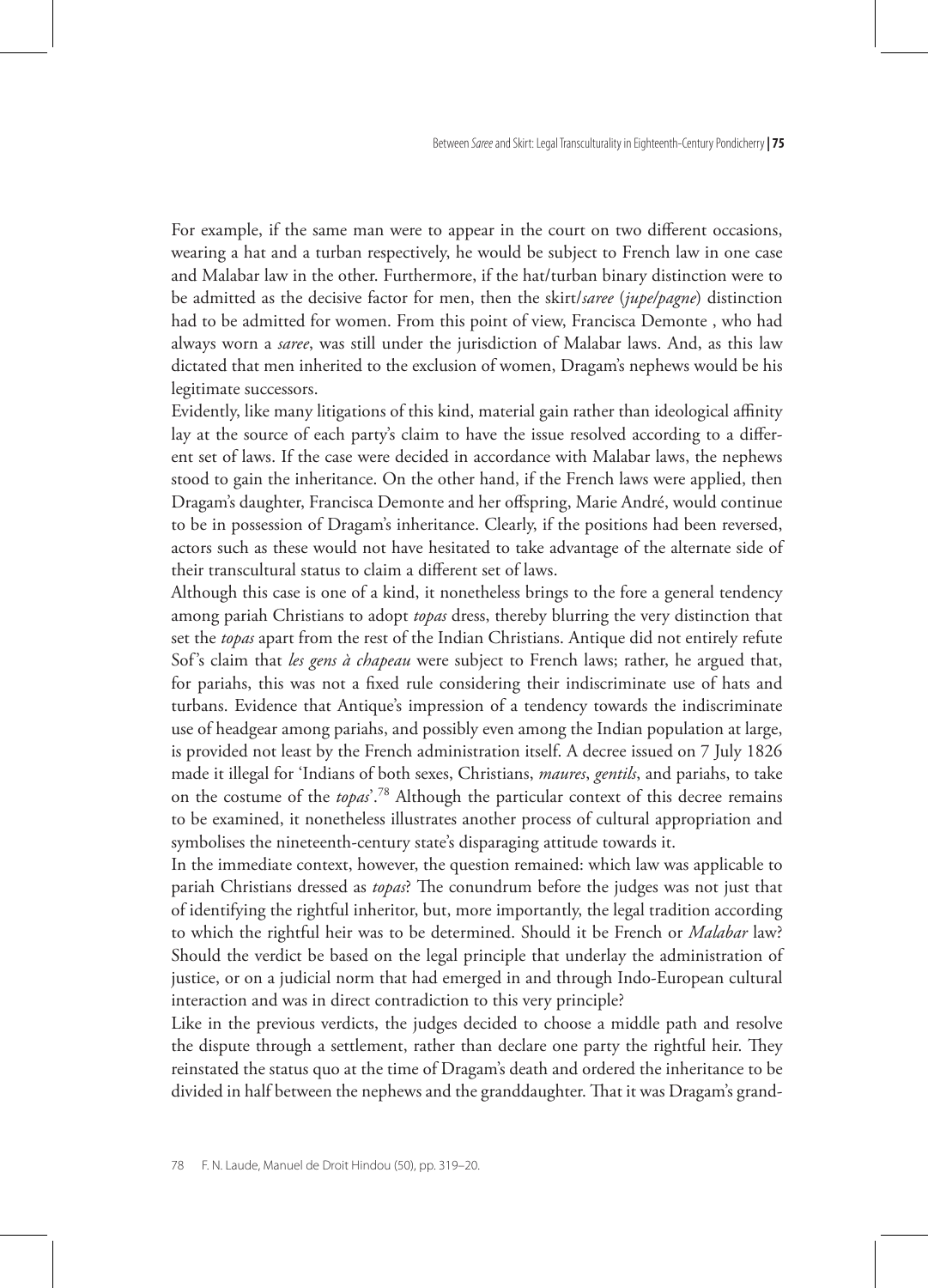daughter Marie André and not his daughter Francisca Demonte who was declared the partial heir to his inheritance was the result of an inter-vivos donation by which Marie had become her mother's heir. For this reason, Antique's shrewd observation that French laws were not applicable to Francisca Demonte because she had always worn a *saree* was ultimately irrelevant. In issuing the new verdict, the administration revoked the previous verdict given nineteen years earlier. This litigation, therefore, also presents a case in point of Indian Christians' successful manipulation of the administrative principle of judging each caste according to its laws to paradoxically produce a verdict that was at odds with this very principle.

As is typical of this source material, however, the verdict does not elaborate on the exact process and specific concerns that guided the judges' decision. It makes no mention of any particular law emanating from any one set of laws that could be considered as a basis for the judges' decision to divide the property equally among the claimants. Nevertheless, the verdict was not just a settlement of the inheritance, but, in a way, also a settlement between the two legal systems pitted against one another in this dispute. By dividing the inheritance equally between the two parties on the basis of their claims to two different legal systems, the verdict, like the verdicts of the preceding cases, made concessions at once to Malabar laws and the Custom of Paris. A pragmatic compromise between a *saree* and a skirt and the different sets of laws they symbolised ruled the day.

#### **4. Conclusion**

The cases and the verdicts examined in this article illustrate the processes of appropriation that introduced transculturality in the social and legal spheres. Although in principle, legal pluralism, whereby the French and the Indians were under the jurisdiction of the Custom of Paris and Malabar laws respectively, this principle was time and again circumvented in the administration of justice in order to adapt it to the changing norms of local society. This was especially apparent in conflicts involving Indian Christians who, as by-products of Indo-French interaction, straddled the socio-legal categories of French and Indian. The appropriation of the testament as a legal tool by Indians, the *topas'* adoption of a European lifestyle and legal status, the adoption of *topas* attire and, by extension, European laws by pariah Christians, were processes of appropriation that effectively challenged the materialization of legal pluralism along the prescribed legal categories of 'French' and 'Indian'. For it was often, though not exclusively, with regards to these actors that legal disputes also became disputes about which law was applicable. Only a minute analysis, such as the one conducted in this article, reveals that the ensuing verdicts were compromises between two legal systems. Either because of the judges' active intervention or as a result of the claims made by the litigants themselves, such verdicts drew on elements of both the Custom of Paris and Malabar laws. This matter-of-fact compromise between legal traditions not only reflects the rather pragmatic